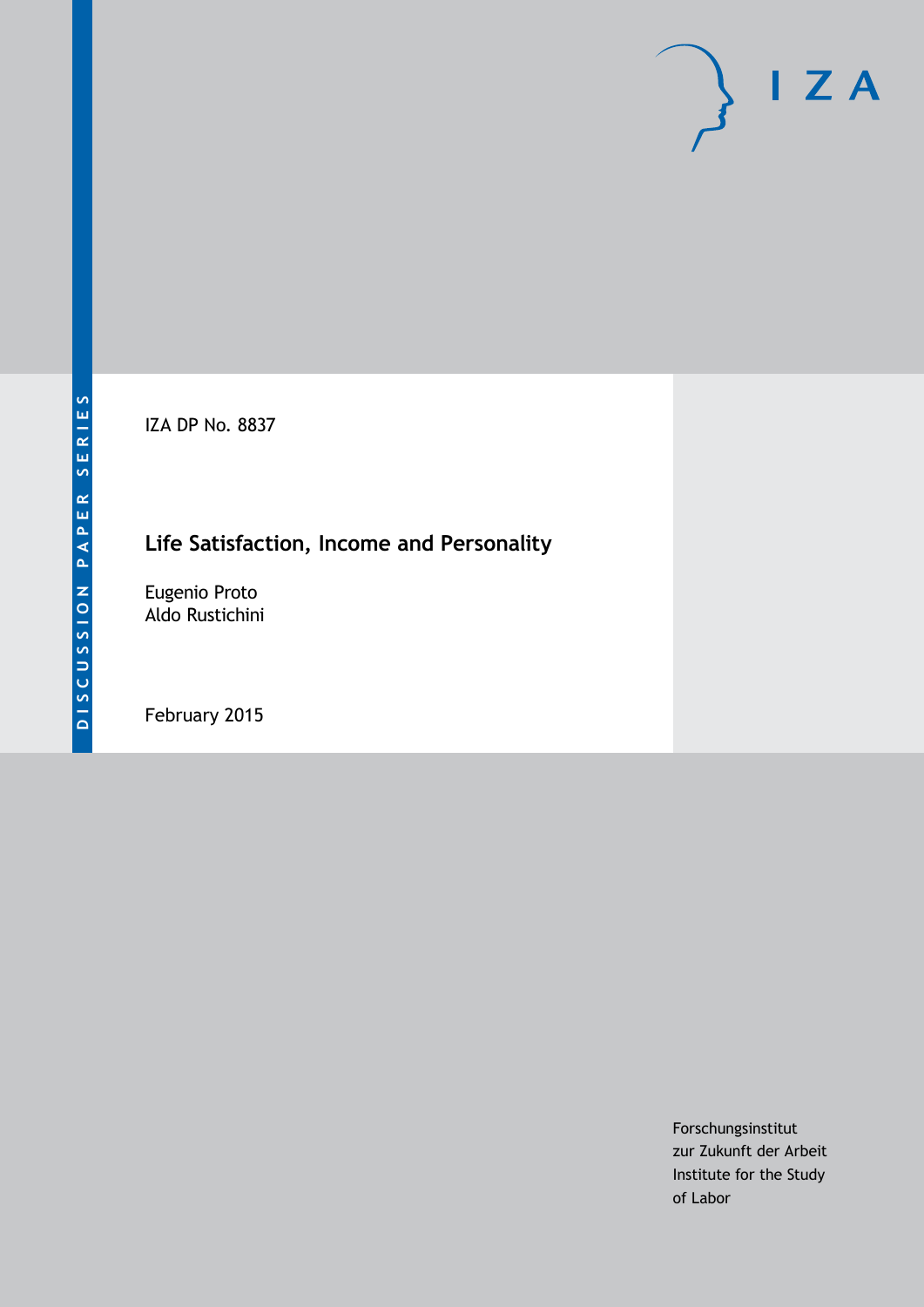# **Life Satisfaction, Income and Personality**

## **Eugenio Proto**

*University of Warwick and IZA*

## **Aldo Rustichini**

*University of Minnesota*

## Discussion Paper No. 8837 February 2015

IZA

P.O. Box 7240 53072 Bonn Germany

Phone: +49-228-3894-0 Fax: +49-228-3894-180 E-mail: [iza@iza.org](mailto:iza@iza.org)

Any opinions expressed here are those of the author(s) and not those of IZA. Research published in this series may include views on policy, but the institute itself takes no institutional policy positions. The IZA research network is committed to the IZA Guiding Principles of Research Integrity.

The Institute for the Study of Labor (IZA) in Bonn is a local and virtual international research center and a place of communication between science, politics and business. IZA is an independent nonprofit organization supported by Deutsche Post Foundation. The center is associated with the University of Bonn and offers a stimulating research environment through its international network, workshops and conferences, data service, project support, research visits and doctoral program. IZA engages in (i) original and internationally competitive research in all fields of labor economics, (ii) development of policy concepts, and (iii) dissemination of research results and concepts to the interested public.

IZA Discussion Papers often represent preliminary work and are circulated to encourage discussion. Citation of such a paper should account for its provisional character. A revised version may be available directly from the author.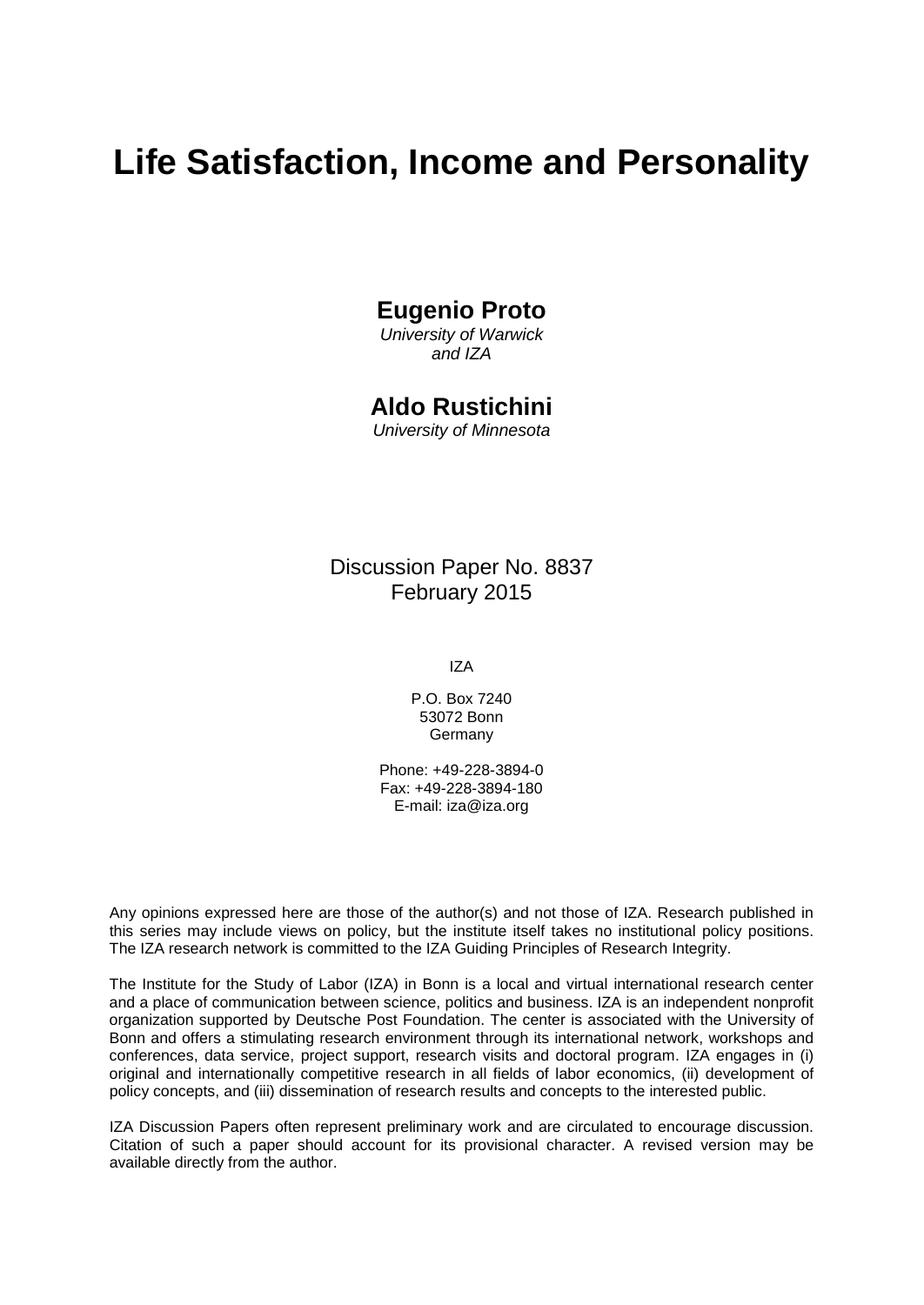IZA Discussion Paper No. 8837 February 2015

## **ABSTRACT**

## **Life Satisfaction, Income and Personality**

We use personality traits to better understand the relationship between income and life satisfaction. Personality traits mediate the effect of income on life satisfaction. The effect of neuroticism, which measures sensitivity to threat and punishment, is strong in both the British Household Panel Survey and the German Socioeconomic Panel. Neuroticism increases the usually observed concavity of the relationship: individuals with a higher neuroticism score enjoy extra income more than those with a lower score if they are poorer, and enjoy extra income less if they are richer. When the interaction between income and neuroticism is introduced, income does not have a significant effect on its own. To interpret the results, we present a simple model based on Prospect Theory, where we assume that: (i) life satisfaction is dependent on the gap between aspired and realized income, and this is modulated by neuroticism; and (ii) income increases in aspirations with a slope less than unity, so that the gap between aspired and realized income increases with aspirations. From the estimation of this model we argue that poorer individuals tend to over-shoot in their aspirations, while the rich tend to under-shoot. The estimation of the model also shows a substantial effect of traits on income.

JEL Classification: D03, D87, C33

Keywords: life satisfaction, income, personality traits, neuroticism, prospect theory

Corresponding author:

Eugenio Proto University of Warwick Department of Economics Coventry CV4 7AL United Kingdom E-mail: [e.proto@warwick.ac.uk](mailto:e.proto@warwick.ac.uk)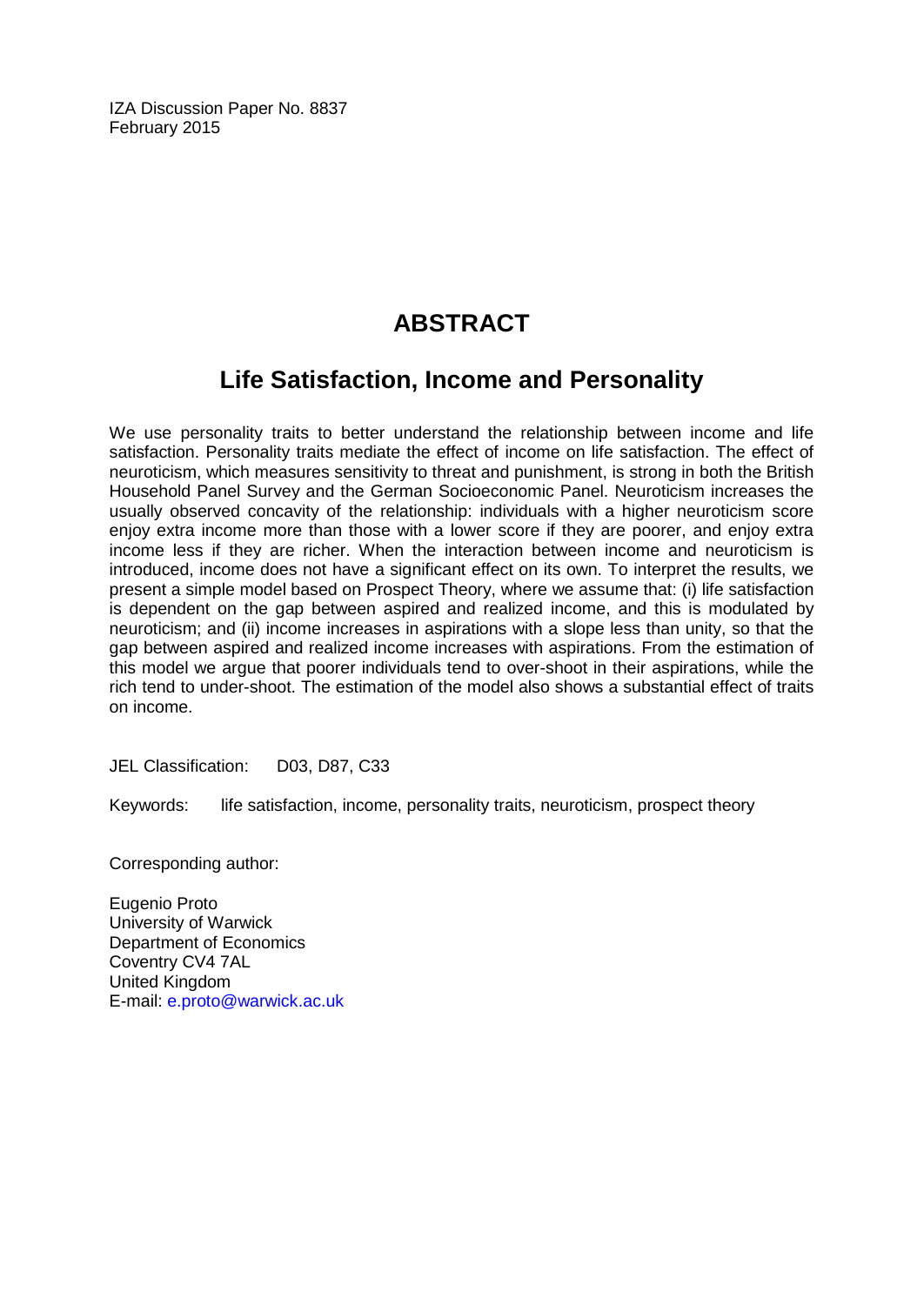### 1 Introduction

Given its importance for welfare analysis and public policy, the general relation between selfreported well-being and personally available income has been widely investigated. A regression of life satisfaction on income using both cross-sectional and panel survey data from a developed country generally shows a significant, positive, but small estimated coefficient of income (e.g. Blanchflower and Oswald, 2004; Ferrer-i-Carbonell and Frijters, 2004). Although the debate on the existence of a satiation point is still open, there is general agreement that the size of the effect is decreasing with income, consistent with the usual assumptions on the utility function of individuals, as Layard et al.  $(2008)$  explicitly point out.<sup>[1](#page-3-0)</sup>

However, a significant amount of evidence suggests that the link between income and life satisfaction is more complex than that. Life satisfaction appears to be monotonically increasing with income when one studies this relation at a point in time across nations (e.g. Deaton, 2008; Stevenson and Wolfers, 2008). Over time, however, the relation between GDP and life satisfaction appears rather different. In a well-known finding, Easterlin reports no significant relationship between happiness and aggregate income in time-series analysis. For example, the income per capita in the USA in the period 1974-2004 almost doubled, but the average level of happiness shows no appreciable trend upwards. This puzzling finding, appropriately called the Easterlin Paradox (Easterlin, 1974) has been confirmed in similar studies by psychologists (Diener et al., 1995) and political scientists (Inglehart, 1990), and has been shown to also hold for European countries (Easterlin, 1995).<sup>[2](#page-3-1)</sup> A recent paper by Proto and Rustichini (2013) finds a positive relationship between growth and satisfaction for countries with a GDP below 15,000 USD but shows that this relationship is flat in richer countries, suggesting a gap between aspiration and realised income.

A potential explanation of the paradox is that individuals adapt to current conditions, and the level of subjective well-being tends to revert to a baseline level depending on a reference

<span id="page-3-0"></span><sup>1</sup>Layard et al. (2008) find that marginal life satisfaction with respect to income declines at a faster rate than that implied by a logarithmic utility function. Kahneman and Deaton (2010) argue that the effect of income on an emotional dimension of well-being, like happiness self-reports, reaches a maximum at an annual income of 75,000 USD, and it has no further positive influence for higher values; while the non-emotional measures of well-being like the Cantrill ladder do not feature this satiation point

<span id="page-3-1"></span><sup>2</sup>There is some disagreement in the time-series based analyses: Oswald (1997) shows evidence of a small positive temporal correlation between life satisfaction and GDP in industrialized countries and Stevenson and Wolfers (2008) find significant happiness gains in Japan in the post-war period.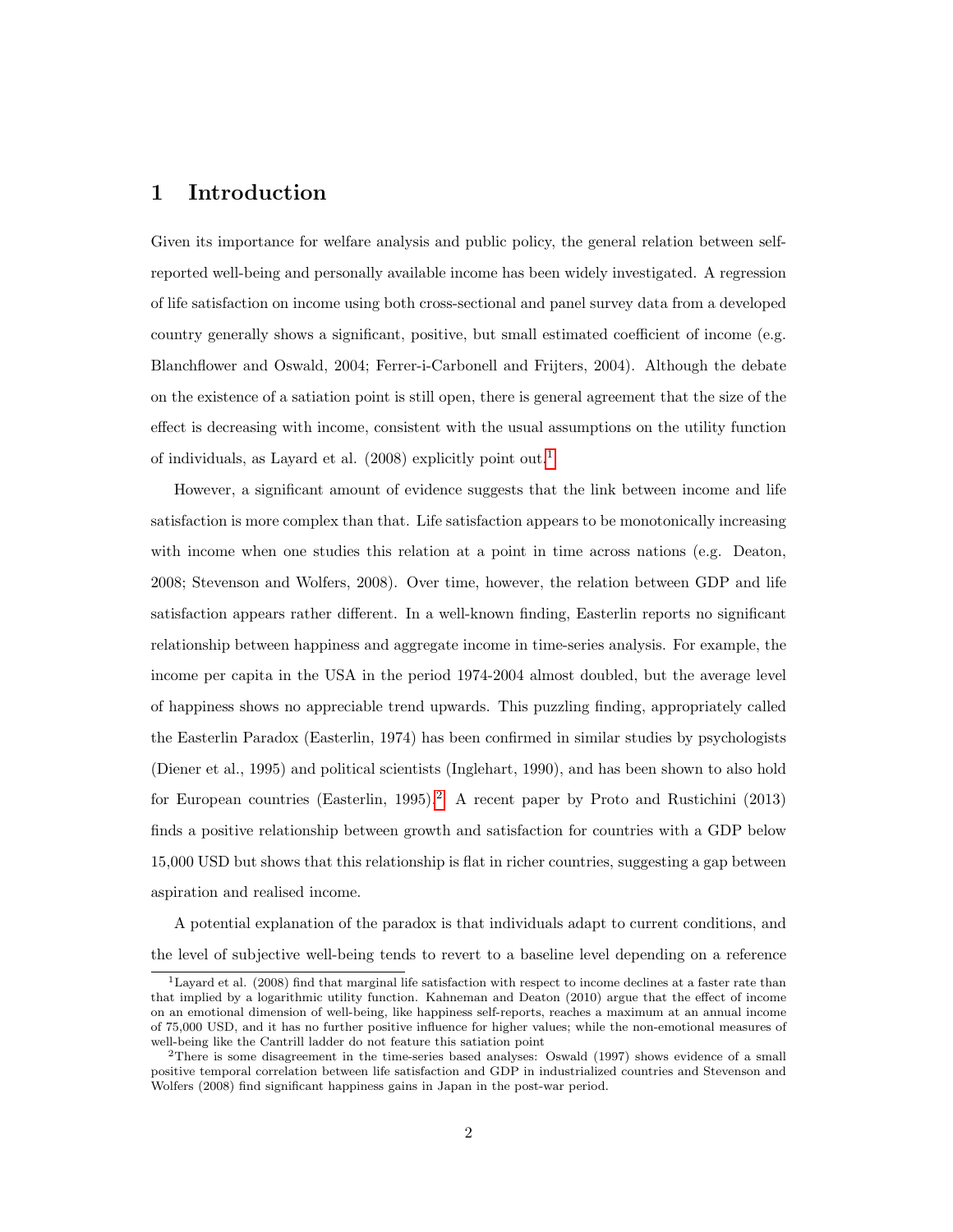point, an idea originally proposed by Brickman and Campbell (1971). Aspirations are naturally associated with the reference point provided by current income. Hence, to the extent that an increase in income leads to an increase in aspirations, changes in income may not have a longrun effect on subjective wellbeing.[3](#page-4-0) Another explanation of the Easterlin Paradox hinges on the concept that relative, rather than absolute income, is the main determinant of life satisfaction, an idea that can be dated back to Duesenberry (1949). The two explainations are closely related.[4](#page-4-1)

The present paper aims to shed more light on the relation between personal income and life satisfaction by analyzing how personality affects this relation. Recently, economists have recognized the importance of introducing personality traits into economic models (Borghans et al., 2008; Rustichini, 2009; Almlund et al., 2011). Recent studies show that personality has a biological basis, as DeYoung and Gray (2010) argue in an exhaustive survey of the literature.

The rest of the paper is organized as follows. In section [2](#page-4-2) we describe the datasets, the main variables  $(2.1)$  and the econometric model  $(2.2)$ . In section [3](#page-8-0) we show the results from the estimation of the econometric model. In section [4](#page-10-0) we describe our theory and estimate the structural model [\(4.1\)](#page-14-0). In section [5](#page-15-0) we discuss the main results and conclude. Additional analysis and more technical details are in the appendix.

### <span id="page-4-2"></span>2 Data and Methods

#### <span id="page-4-3"></span>2.1 Data

We use two national data sets: the British Household Panel Survey (BHPS), covering the years 1996-2008 (the question on life satisfaction was introduced in 1996), and the German Socioeconomic Panel Study (SOEP), available for the years 1984-2009. Both SOEP and BHPS are longitudinal datasets, with the same individuals interviewed every year. Summary statistics relating to all the main variables are presented in tables [1](#page-24-0) and [2.](#page-24-1) We now provide a brief

<span id="page-4-0"></span><sup>3</sup>Easterlin (2005), Stutzer (2004) and McBride (2010) provide some empirical evidence on how aspirations increase in income, Di Tella et al. (2010) show evidence that individuals adapt to status, although they cannot reject the hypothesis of no full adaptation to a change in income in four years.

<span id="page-4-1"></span><sup>4</sup>Clark and Oswald (1996), Blanchflower and Oswald (2004), Ferrer-i-Carbonell, (2005), Luttmer (2005) and Senik (2009), among others, present empirical validations of this hypothesis. See Clark et al. (2008) for an extensive survey of the theoretical and empirical literature explaining the Easterlin Paradox.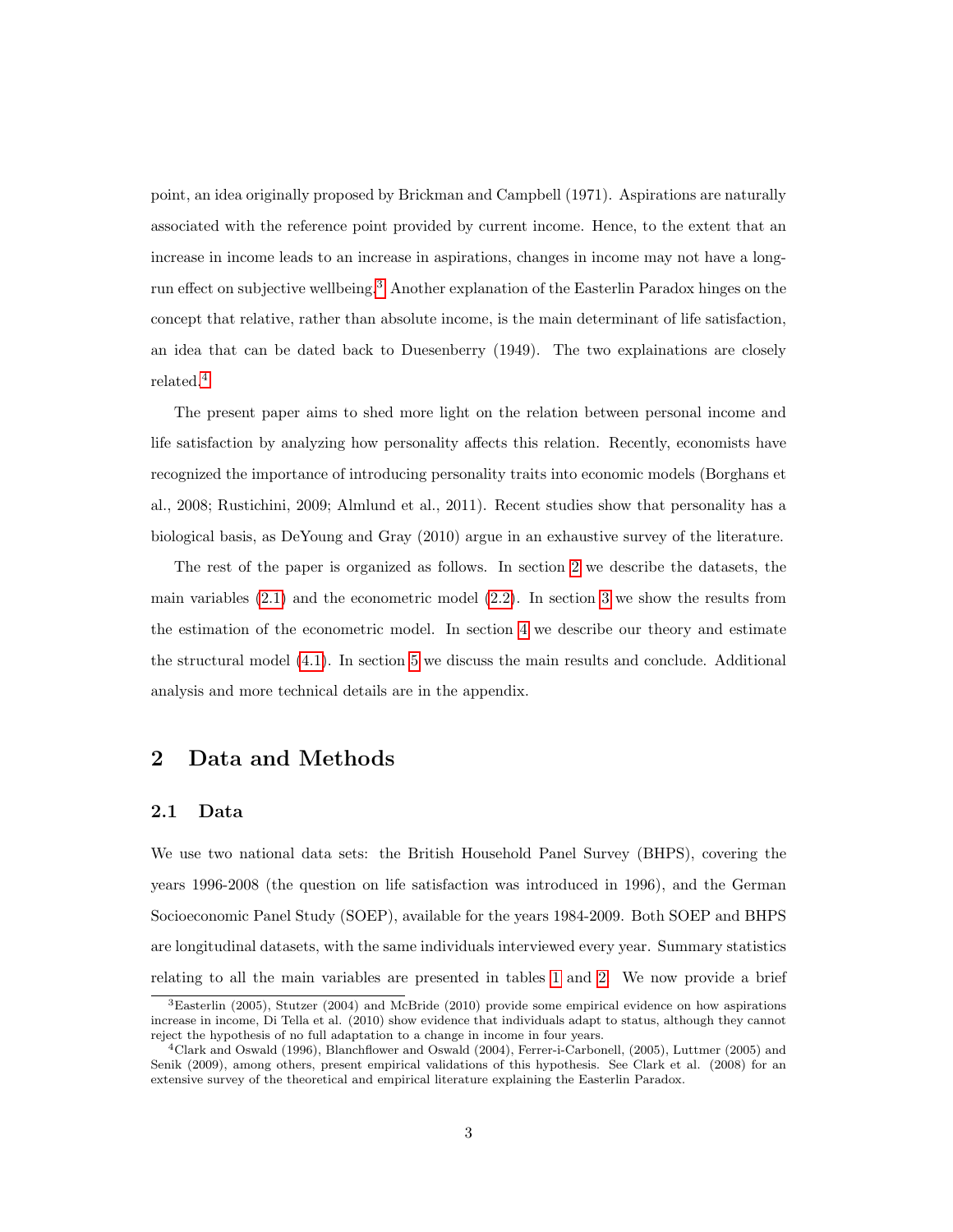description of the main variables.

Big 5 Personality Traits. The Big Five are usually measured through self-report based on the NEO Five-Factor Inventory (see e.g. Costa and McCrae, 1992). There is a large literature demonstrating the reliability of this questionnaire and the stability of the personality traits. The data used in the current paper have been elaborated from the standard short questionnaire present in the BHPS and SOEP datasets (in the year 2005). Personality traits are usually assessed with the NEO-Five Factor Inventory (NEO-FFI) with 60 items (12 items per domain). However, recent scale-development studies have indicated that the Big Five traits can be reliably assessed with a smaller number of items (e.g., Gosling et al., 2003). For instance, pilot work from the German Socio-Economic Panel (GSOEP) study led to a 15-item version of the well-validated Big Five Inventory (Benet-Martinez and John, 1998) that can be used in large-scale surveys. The questions are presented in section [A](#page-32-0) of the appendix.

We use data on the Big Five personality traits in the 2005 waves of the BHPS and SOEP datasets as measures of individuals' personality for the entire time span that we observe each individual for. Borghans et al. (2008) argue that personality traits vary little for individuals aged between 18 and 65, the life span we are considering. Our data are consistent with this result since when we regress the personality traits against age and age squared we find that they explain a very small portion of the variance. For example in a regression of neuroticism with age and age<sup>2</sup>, the  $R^2 = 0.0027$  in the SOEP and  $R^2 = 0.0025$  in the BHPS. The effect on all other traits is very similar. Although it is unlikely that this variation can bias our estimates, in our analysis we use the residuals after controlling for the age effects. Accordingly, our results refer to the age-invariant factor of the personality trait, which as we argued above, explains more than 99 percent of the total variance.<sup>[5](#page-5-0)</sup>

Furthermore, considering the data related to one year rather than time-changing measures generally avoids the problem that the estimation can be biased by short-term fluctuations that contemporaneously affect income, life satisfaction and personality. A final concern might be related to some external shock that permanently changes personality, income and life satisfaction. In this respect, Cobb-Clark et al. (2011), using data from two separate waves of the

<span id="page-5-0"></span> $5$ Our estimates are generally robust to the inclusion of the raw data instead of the residuals.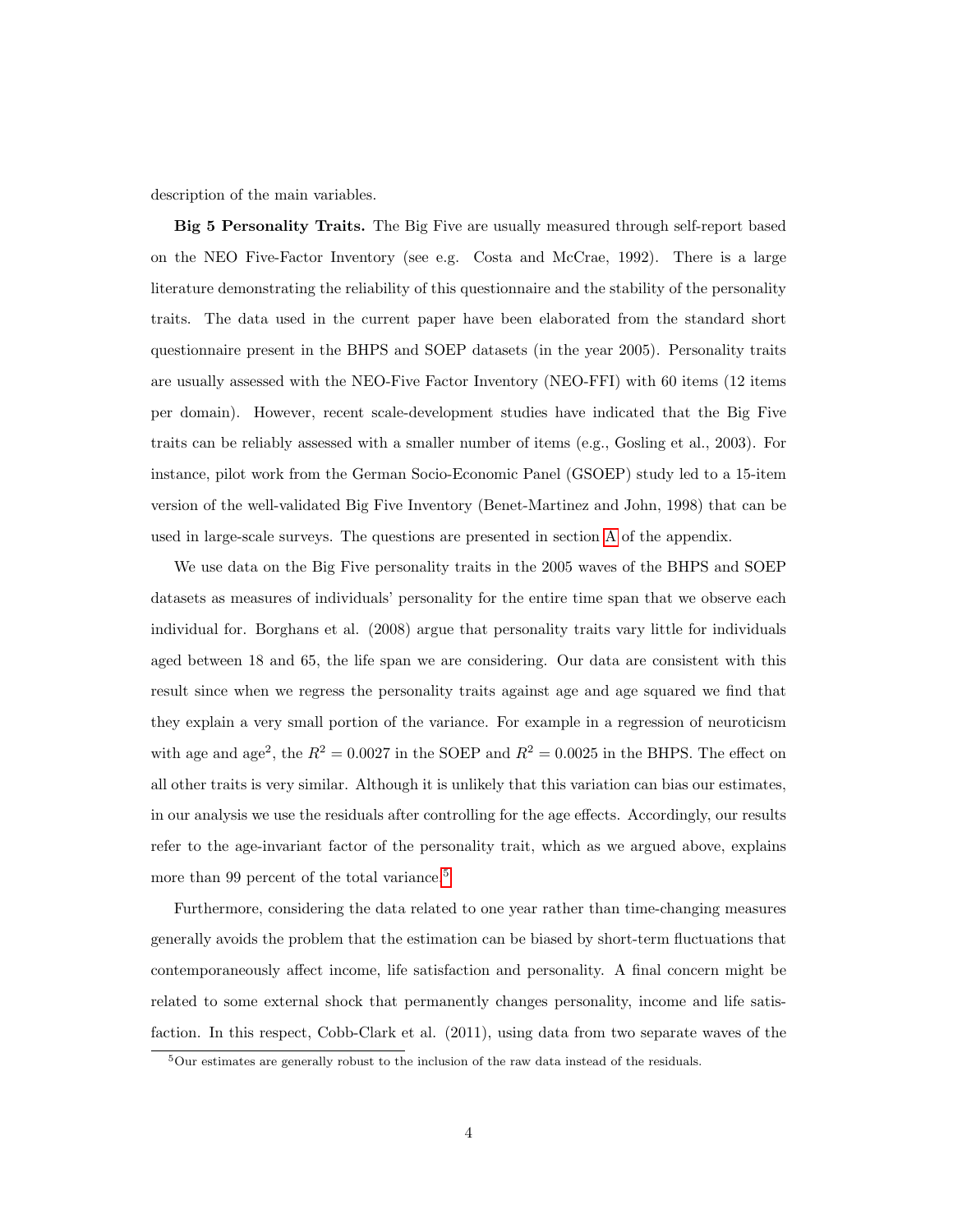Household, Income and Labour Dynamics in Australia (HILDA) survey measuring personality, show that that personality traits only change after main life shocks to a negligible extent. For example, individuals who experience five or more employment/income-related negative shocks like worsening finances, retiring, being fired, or becoming unemployed, between 2006 and 2009 (in their data more than three standard deviations) become more neurotic in the order of 0.28 standard deviations for men and 0.15 for women. Cobb-Clark et al. quantify this effect considering the usual estimated effect of traits on income (see e.g. Mueller and Plug (2006), and also our estimation below) in a decrease of 0.012 USD in the hourly wage.

Life satisfaction. In the BHPS, the life satisfaction question is: "How dissatisfied or satisfied are you with your life overall?" and it is coded on a scale from 1 (not satisfied at all) to 7 (completely satisfied). In the SOEP, the questions is "We would like to ask you about your satisfaction with your life in general", coded on a scale from 0 (completely dissatisfied) to 10 (completely satisfied).

We present the percentage of responses in each category for both datasets in figure [A.1](#page-30-0) of the appendix. To ease comparability of the statistical results for different datasets, we have transformed the measures of life satisfaction to always lie in a range between 1 and 7. In particular, we transform the index of the SOEP survey according to the formula  $1 +$ life satisfaction  $\times 6$ .

Household income. In both the SOEP and the BSHP datasets income has been converted into USD at 2005 constant prices, using the Consumer Price Index (CPI) of the World Bank-World Development indicators. Data on income are all in 10K units. Figure [A.2](#page-31-0) in the appendix displays the histograms of income distributions for the UK and Germany. As is common in the literature analyzing the effect of life satisfaction at the individual levels (e.g. Oswald and Blanchflower, 2004; Ferrer-i-Carbonel, 2005), we use household income instead of personal income. It is natural to conjecture that in a household there are significant amounts of income transfers between the members; at the same time personal income earning decisions are dependent on the income earned by the other members of the household. Considering only personal income would have implied the exclusion of these pervasive externalities.

Control variables. Unless explicitly stated otherwise, in all regressions we control for the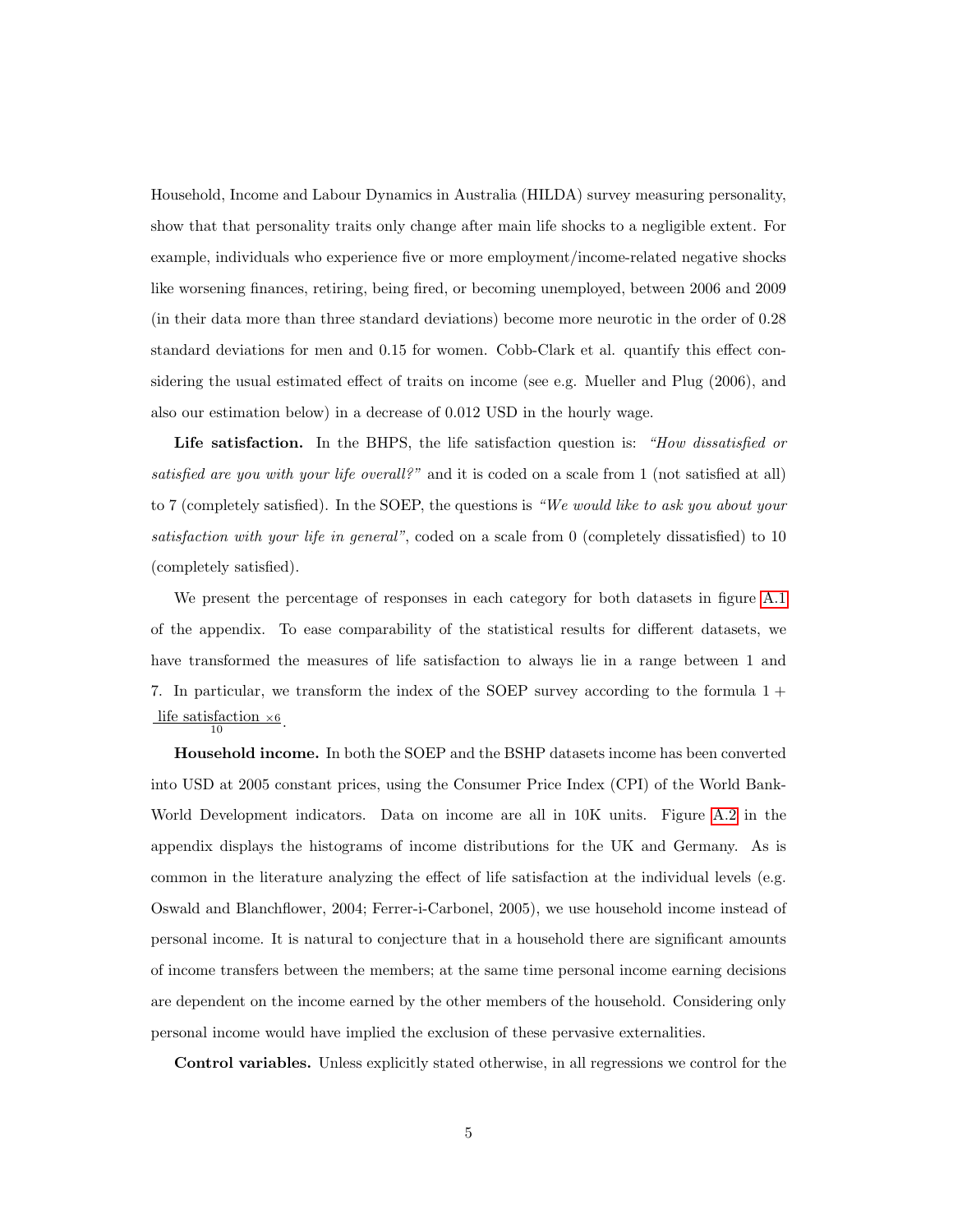usual demographic variables: age, age<sup>2</sup> and gender, marital status (a set of dummies depending on whether the respondent is married, divorced, separated or widowed), number of children in the household, the highest academic qualifications based on the education systems of the two countries (a set of dummies measuring high school achievement, vocational training or college degree). In addition, we introduce, as a control for health status, a set of dummies indicating the number of visits to the doctor. We use this variable for two reasons: (i) it is an objective indicator of health;<sup>[6](#page-7-1)</sup> and (ii) it is present in both the SOEP and the BHPS datasets in a similar form. We also introduce a dummy for region of residence of the household; the regional aggregation in Germany in the SOEP dataset is based on the NUTS 1 code of the European Union (16 regions), while for the UK data in the BHPS dataset it roughly follows the NUTS 2 code (18 regions). Finally, we control for a series of labour environment-related variables: labour force participation (a set of dummies depending on whether the individual labour market status is employed, housekeeper, unemployed, retired); occupation types (a standard set of dummies for socioeconomic status: manager, professional, white collar, blue collar, farm worker and so on), hours worked per week and the latter squared.[7](#page-7-2)

#### <span id="page-7-0"></span>2.2 Econometric Specification

We use a quadratic specification for a model linking income to life satisfaction because we are interested in analyzing how prsonality traits influence the concavity of this relation. In order to avoid the excessive weight given to outliers by this specification, we exclude from the sample the top and bottom 1 percent of observations. Excluding observations in the two tails of income distribution is standard in this literature.[8](#page-7-3)

In particular, we estimate the following model:

<span id="page-7-4"></span>
$$
h_{it} = \beta_1 y_{it} + \beta_2 y_{it}^2 + \beta_1' \theta_i y_{it} + \beta_2' \theta_i y_{it}^2 + \Gamma z_{it} + \Lambda \theta_i + \epsilon_i + \eta_t + \epsilon_{it}
$$
(1)

<span id="page-7-2"></span><span id="page-7-1"></span> $6$ This avoids possible biases from introducing a subjective variable in the RHS of a happiness equation. <sup>7</sup>When an individual is recorded as unemployed for employment status, she is recorded with 0 hours worked, and he/she is recorded as unemployed also in occupation types.

<span id="page-7-3"></span><sup>8</sup>For example, in the SOEP this excludes 3964 observations with an income between 114K and 1,515K at the top and at the bottom 4019 observations with an income less than or equal to 7,277 euro per year. All the following results are robust to different thresholds of exclusion.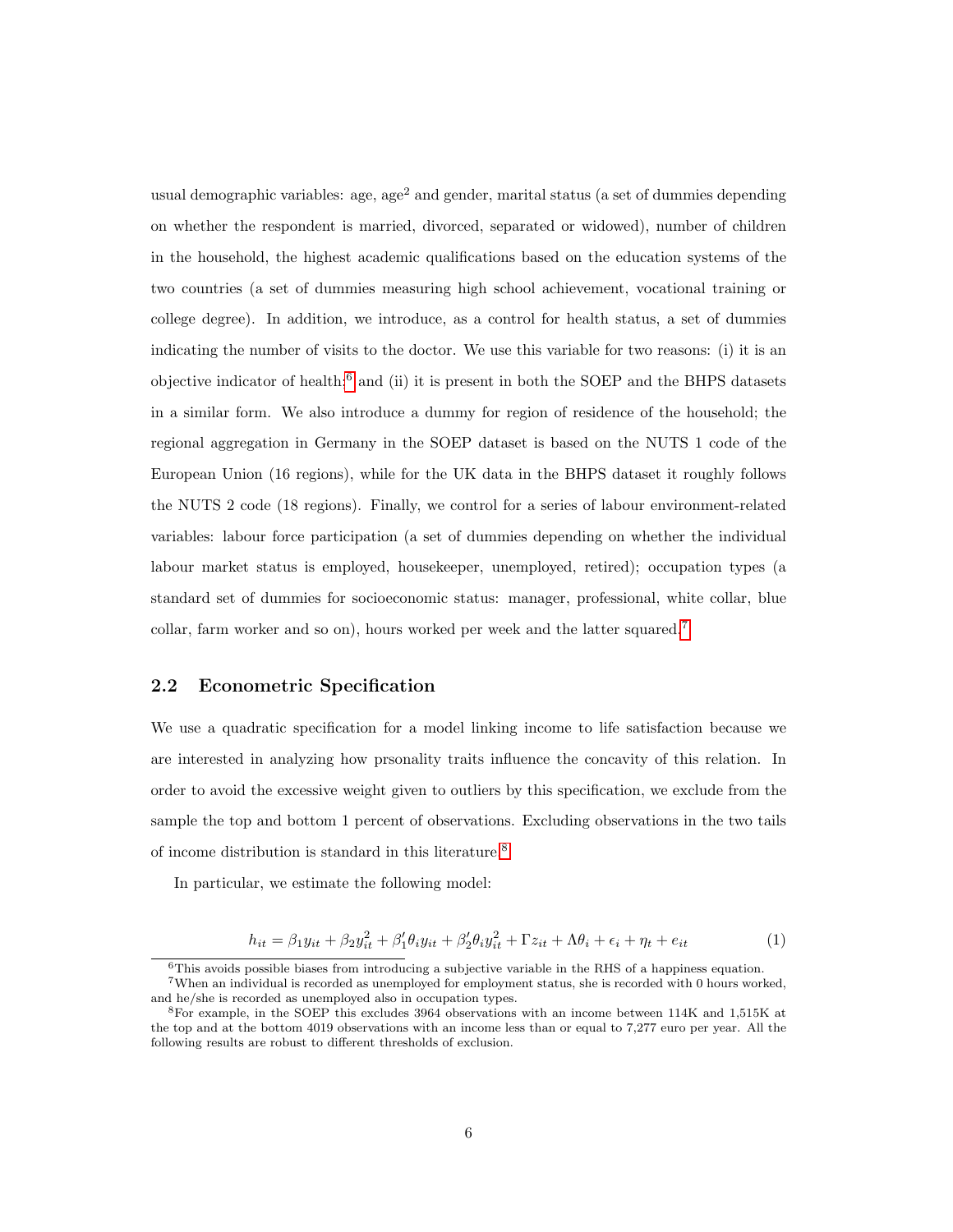In equation [\(1\)](#page-7-4), i represents the individual and t the year of the survey,  $h_{it}$  is life satisfaction and  $y_{it}$  household income. The individual fixed effect is described as  $\Lambda \theta_i + \epsilon_i$ , where

$$
\theta_i = (N_i, E_i, C_i, A_i, O_i, M_i) \tag{2}
$$

with  $N = Neuroticism$ ,  $E = Extraversion$ ,  $C = Conscientiousness$ ,  $A = Agreementes$ ,  $O = Openness$ ,  $M = Male$  and  $\epsilon_i$  is the individual specific random effect. The terms  $\beta'_1 \theta_i y_{it} +$  $\beta'_2 \theta_i y_{it}^2$  represent the interaction of a personality trait index with the income variables. The vector  $z_{it}$  consists of time-changing individual characteristics. The variable  $\eta_t$  denotes a year (and wave) fixed effect and  $e_{it}$  is random noise.

#### <span id="page-8-0"></span>3 Results

Figures [1](#page-30-0) and [2](#page-31-0) display the residuals of life satisfaction – after controlling for age, age<sup>2</sup>, gender and the five personality traits, as a function of income residuals after controlling for the same variables, in the UK and Germany respectively. From the two panels in figure [1,](#page-30-0) we note that for individuals with a high neuroticism score, the curve is more concave, while for those with low neuroticism this relation is almost linear. Furthermore, in both countries the relation is steeper for high neuroticism scores with respect to low neuroticism scores in the region of the graph corresponding to lower incomes, while it is flatter for high neuroticism scores with high income. Finally, we note from the graphs in figure [2](#page-31-0) that no other trait has such a clear effect on the relation we are analyzing.

The panels in Figures [1](#page-30-0) and [2](#page-31-0) are based on data pooled across waves. To exploit the longitudinal nature of our dataset by taking into account individuals' heterogeneity and to exclude the role of omitted variables, we estimate a number of econometric models controlling for a large number of potentially confounding factors. We estimate model [\(1\)](#page-7-4) by OLS estimation and report the results in table [3,](#page-25-0) where in order to take into account possible heteroscedasticity, we cluster the standard errors at the individual levels.<sup>[9](#page-8-1)</sup> The table shows that in both datasets

<span id="page-8-1"></span> $9$ It is known in this literature that assuming ordinality or cardinality of happiness scores makes little difference (Ferrer-i-Carbonell Frijters 2004). This can also be observed in table [5,](#page-27-0) where we report the estimation of a similar model using an ordered probit estimator.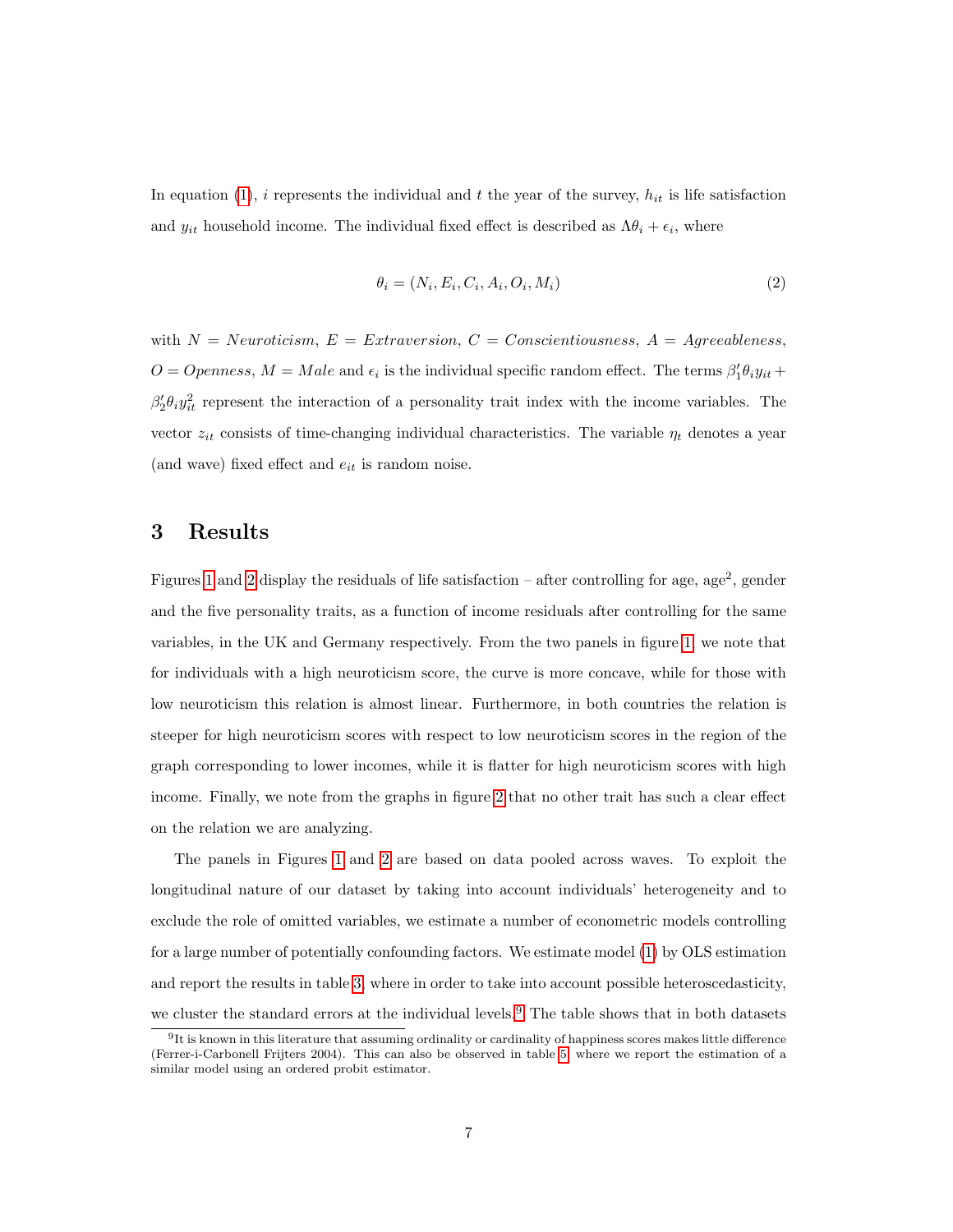neuroticism is the only one of the five personality traits to affect the relation between income and life satisfaction, and in a qualitatively similar way. No other trait significantly interacts in the relationship between income and life satisfaction. Furthermore, both in Germany and in the UK, the usually observed marginal decreasing effect of income on life satisfaction is entirely mediated by neuroticism. Once the interacted term is taken into account, either there is no effect of income on life satisfaction or this effect becomes convex as in column 2.

A possible concern is that the random effect estimator is not consistent due to the fact that  $\epsilon_i$  is correlated with the other regressors. We therefore estimate an equation similar to model [1](#page-7-4) with individual fixed effects. The results are reported in table [4.](#page-26-0) Finally, we further interact the terms neuroticism\*income with a male dummy. From table [6](#page-28-0) we note that for males neuroticism affects the relation between income and life satisfaction more strongly than for females. In other words, the concavity of this relation, due to the neuroticism, is stronger among males.

Why do we observe this strong effect of neuroticism in modulating the relationship between income and life satisfaction? Neuroticism is linked to higher sensitivity to negative emotions like anger, hostility or depression (e.g. Clark and Watson, 2008), and is associated with structural features of the brain systems associated with sensitivity to threat and punishment. For this reason, modern studies identify this personality trait with sensitivity to negative outcomes, threats and punishments (see DeYoung and Gray (2010) for a recent survey). It is therefore reasonable to assume that people with higher neuroticism experience higher sensitivity to losses or failure to meet their expectations, an effect similar to loss aversion in the prospect theory. In the next section, we will therefore derive an explanation of the effect of neuroticism we see in figure [1](#page-30-0) and tables [4](#page-26-0) and [6](#page-28-0) by estimating a prospect theory-based model.

We will assume that neuroticism modulates the effect of the gap between aspired and realized income and we show that, when aspirations are not observed, neuroticism appears to decrease the elasticity between income and life satisfaction for high income levels and to increase this elasticity for lower income levels, as observed in this section. Furthermore, our model below will also explain why personality traits underlying motivation, like conscientiousness, openness and extraversion (see e.g. DeYoung and Gray 2010) do not have an effect on the way income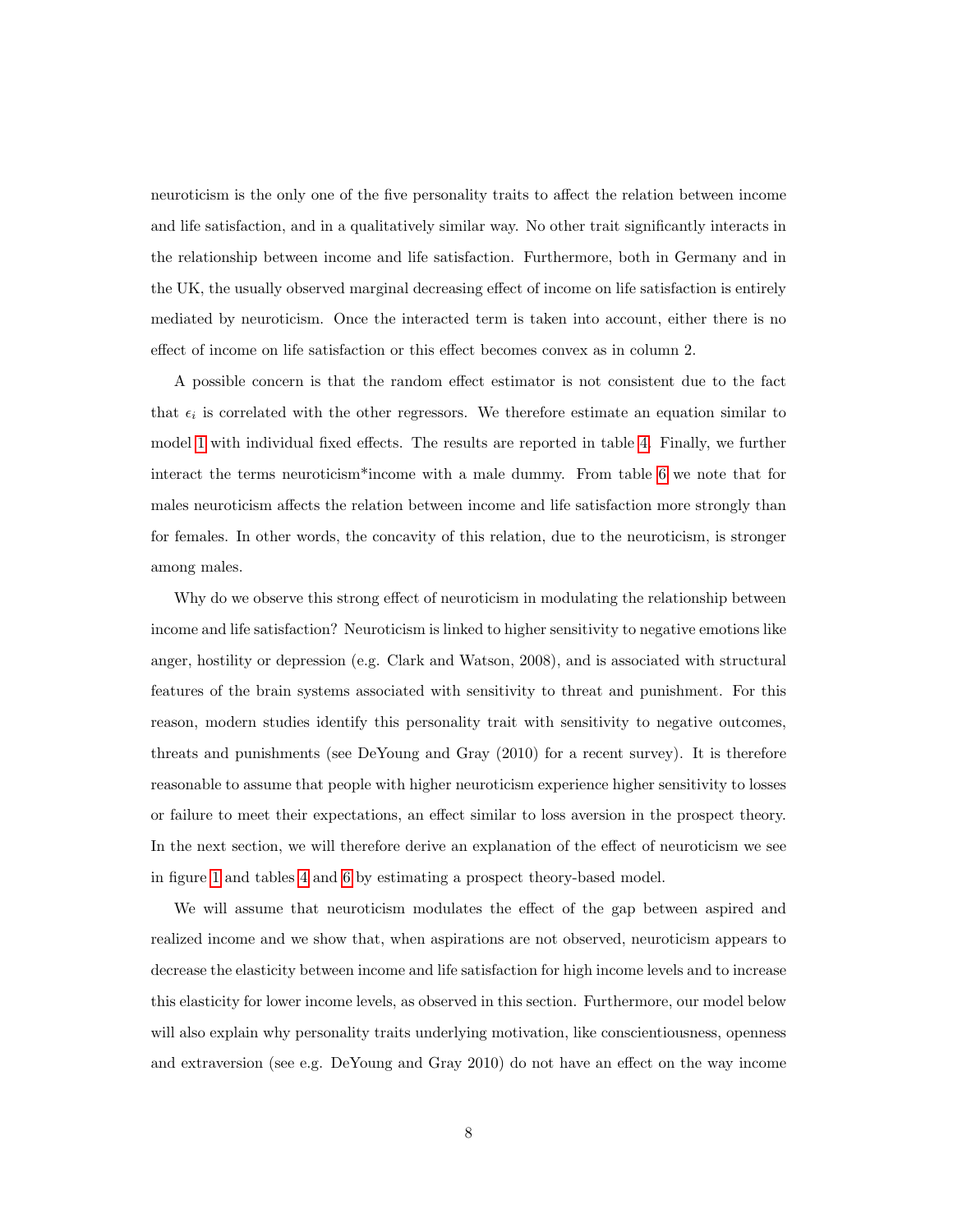affects life satisfaction, but they significantly affect income.

### <span id="page-10-0"></span>4 A model of life satisfaction, income and personality

To better understand the relation presented in the previous section between happiness, income and personality, we present a simple structural model based on the insights deriving from the theories of personality traits that we outlined above. We show that this model is able to produce an equation similar to equation [1](#page-7-4) as a reduced form and we estimate this model. We then interpret the coefficient of the estimation in the light of the underlying structural model.

The terms  $e_{it}$ ;  $u_{it}$ ;  $v_{it}$  are error terms. The model has three equations. The dependent observable variables are household income  $y_{it}$  and life satisfaction  $h_{it}$ . The dependent latent variable is the *desired income* for any individual i at time t and is denoted by  $a_{it}$ . We assume that the aspiration to an income,  $a_{it}$  induces (through effort, persistence, and confidence) a real level of income that is increasing in the aspiration level. Thus the Level of income depends on the desired income as follows:

<span id="page-10-1"></span>
$$
y_{it} = \alpha_2 + \beta_2 a_{it} + u_{it}.\tag{3}
$$

Let  $\alpha_2 > 0$  and  $\beta_2 \in (0,1)$ , so that the aspiration to an income  $a_{it}$  induces (through effort, persistence, and confidence) a real level of income that is increasing in the aspiration level, but at a rate smaller than 1. Individuals with low aspirations on average overshoot by earning more than aspired. The linear form is for convenience: what is essential is that the relationship is monotonic and has decreasing returns.

We summarize the argument in the following hypotheses:  $(i)$  higher motivation produces aspiration to higher income, and hence to higher realized income;  $(ii)$  high aspirations are necessary to become rich, but the higher they are, the more likely it is that they go unfulfilled.

The effect of aspiration on realized income therefore occurs at a decreasing rate. This is a standard assumption. To illustrate it, consider the search for the "aspired" occupation. An individual searching for the occupation may set a minimum level of earnings to be reached before he or she stops searching. The higher the aspiration level the higher the final earnings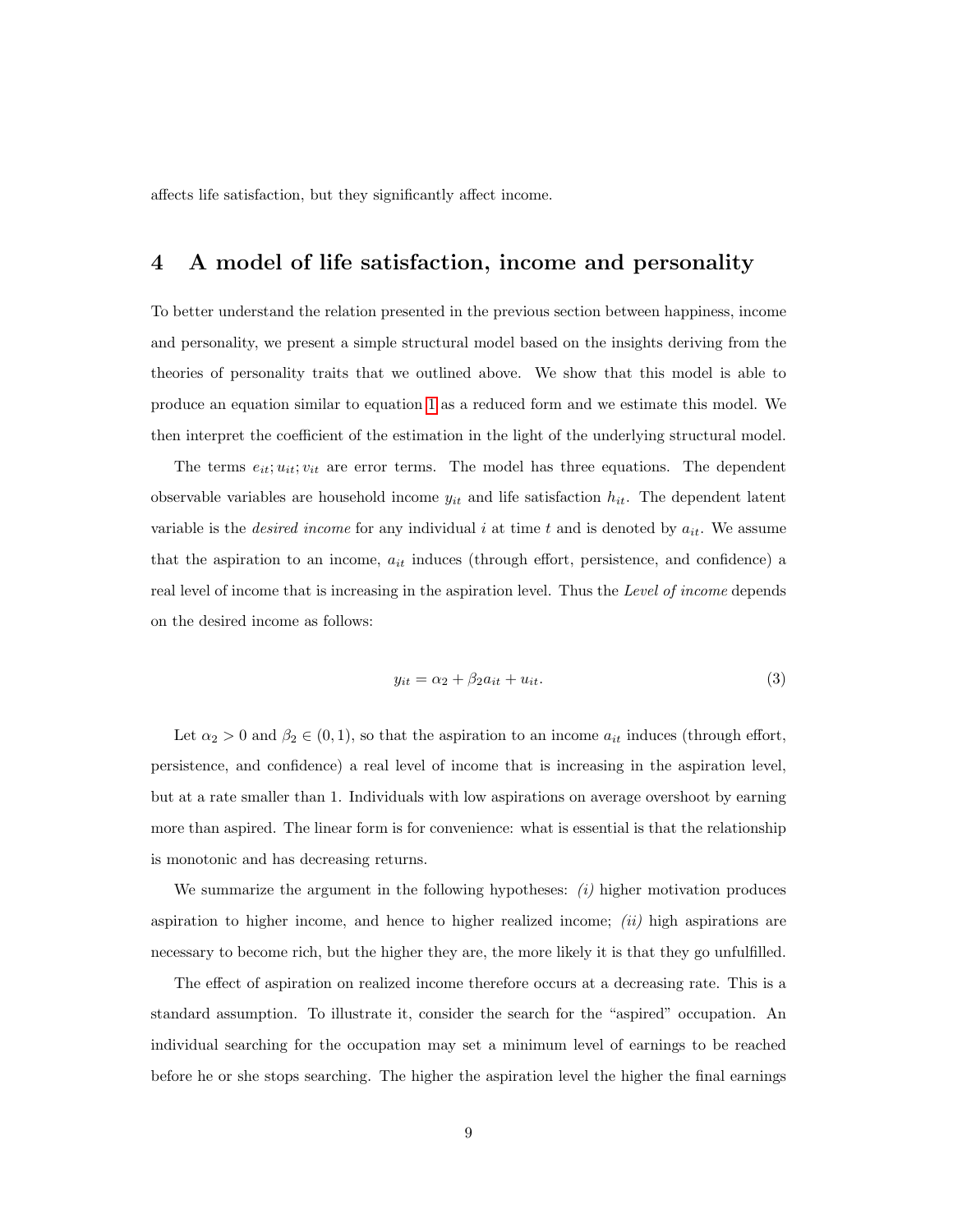will be, everything else being equal, although perhaps at a later date. Increasing aspirations may increase realized income, but, only up to a point: if they are too high they will never be fulfilled even after a long period of searching. Note that this applies to different job statuses: for a self-employed individual the right occupation can be found in a new project; for an employee, the right occupation can be a promotion or a new position; for an unemployed individual or somebody in search of a new occupation this is a new job; for a capital owner this can be the right investment. Furthermore, we also note that the interpretation of this model can also be extended to the marriage market, as representing the search for the right partner.

Using equation [3,](#page-10-1) it is possible to argue that this implies that the rich fail to meet their aspirations on average more than the poor. In other words, the rich under shoot in their aspirations on average more than poorer individuals.

A crucial assumption is that an individual's sensitivity to the gap between aspired and realized income depends on his/her personality. As mentioned above, recent literature in psychology views neuroticism as sensibility to negative outcomes. Ex-post, individuals perceive the negative gap between real and aspired income as a negative outcome, and the higher their neuroticism score, the higher the potential subjective welfare cost of this gap. This is also an application of prospect theory.

Accordingly we assume that life satisfaction depends on realized income and other variables, but it also depends on the distance with aspirations and this distance is modulated by neuroticism.

<span id="page-11-0"></span>
$$
h_{it} = \alpha_1 + \beta_1 y_{it} + \delta y_{it}^2 +
$$
  
+ $\gamma_1 N_i (a_{it} - y_{it}) + \gamma_{2,1} N_i [(a_{it} - y_{it})^+]^2 +$   
+ $\gamma_{2,2} N_i [(a_{it} - y_{it})^-]^2 + \Gamma_1 z_{hit} + \Lambda_1 \theta_{hi} + e_{it}.$  (4)

where the term  $(a_{it} - y_{it})^+$  is  $(a_{it} - y_{it})$  when the value within brackets is positive and it is 0 when  $a_{it} < y_{it}$ , while  $(a_{it} - y_{it})$ <sup>-</sup> is  $(a_{it} - y_{it})$  when  $a_{it} < y_{it}$  and 0 otherwise. We expect the term  $\gamma_1$  to be negative while the terms  $\gamma_{2,1}$  and  $\gamma_{2,2}$  depend on the concavity of the function. If we consider  $a_{it}$  as a reference point, prospect theory would predict that equation [4](#page-11-0) is concave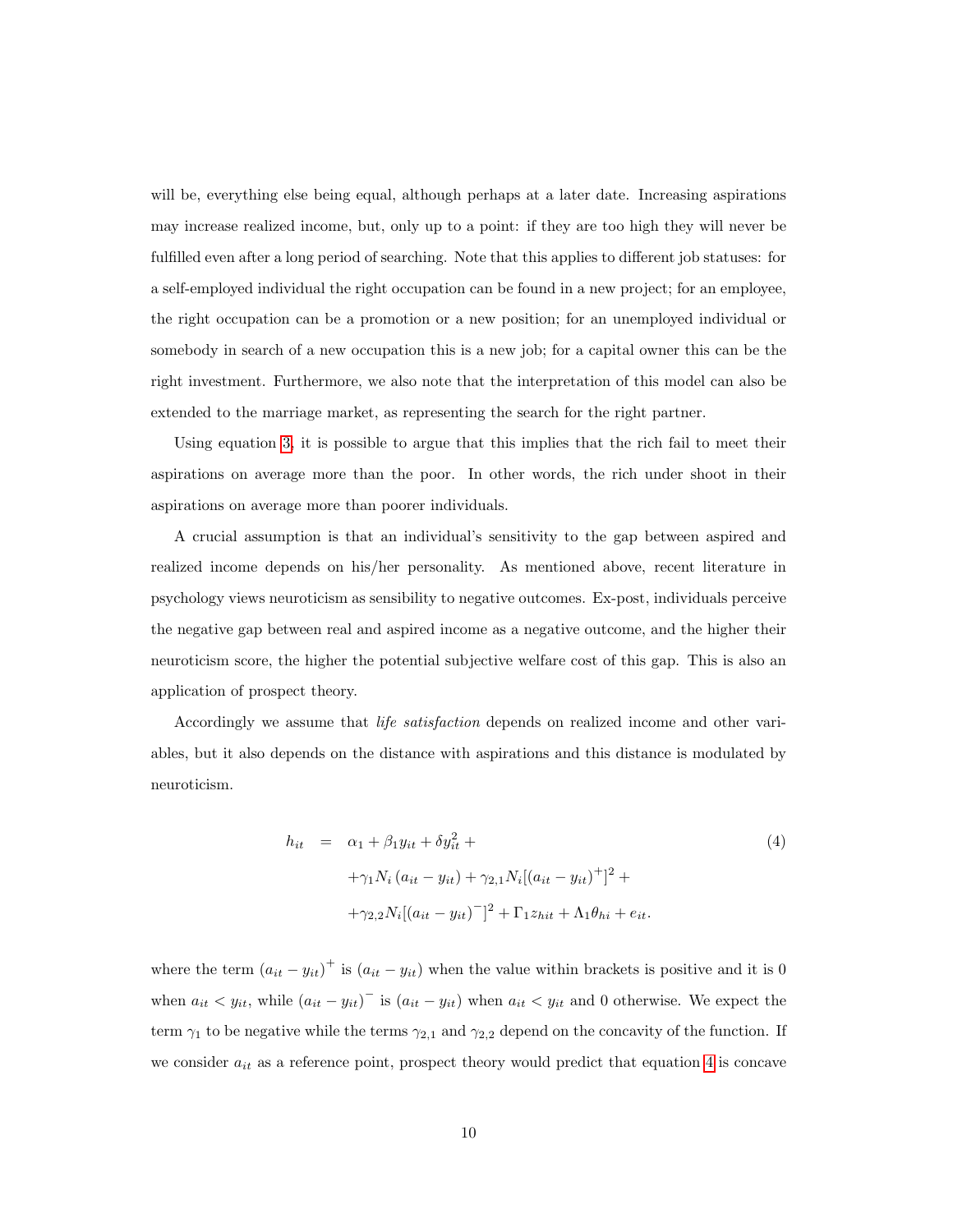in the "gains", i.e. when  $a_{it} < y_{it}$  and convex in the "losses", i.e. when  $a_{it} > y_{it}$ . Accordingly, we should observe  $\gamma_{2,1} < 0$  and  $\gamma_{2,2} > 0$ .

Personality traits also affect life satisfaction by shifting the intercept and interacting with income. The vector  $\theta_{h,i}$  includes neuroticism and extraversion, in addition to gender (variable Male).  $z_{hit}$  includes time-changing personal characteristics.

We assume that aspirations are exogenous with respect to individuals' choices. Hence individuals do not choose their level of aspirations by maximizing their ex-post level of life satisfaction. Following the literature on the hedonic treadmill theory (Diener and Lucas, 1999), we assume that they are determined as it follows:

<span id="page-12-0"></span>
$$
a_{it} = \alpha_0 + \eta_0 y_{it-1} + \Gamma_0 z_{ait} + \Lambda_0 \theta_{ai} + v_{it}
$$
\n
$$
\tag{5}
$$

where  $\theta_{ai}$  is a vector containing time-independent personal characteristics (gender and the personality traits),  $z_{ait}$  are the time-dependent personal characteristics and  $y_{it-1}$  is the real income in the previous wave. The interpretation of equation [5](#page-12-0) is as follows: at any time  $t$ , individuals form realistic aspirations for the next period's income, with an upward adjustment affected by their characteristics, education and age.

This model is consistent with the idea of "Keeping up with the Jones" (Duesenberry, 1949) if we consider that aspiration could be set to depend on the top incomes of some reference group. It is also consistent with habit formation ideas (Brickman and Campbell, 1971) since aspirations are updated with past income. The main problem in estimating the model described by equations [3,](#page-10-1) [4](#page-11-0) and [5](#page-12-0) is that the aspiration level,  $a_{it}$ , is not observable. We therefore solve for  $a_{it}$  in equation [5](#page-12-0) and substitute it into equation [4,](#page-11-0) leading to a "semi-reduced" form that can be estimated.

Before we proceed with this strategy, we check the plausibility of this model by estimating the two equations [3](#page-10-1) and [5](#page-12-0) using a proxy for aspiration present in the SOEP dataset, provided by the answer to the question: *Importance of Success In Job*.<sup>[10](#page-12-1)</sup> The results are presented in

<span id="page-12-1"></span> $10$ This question is answered by the entire sample in the waves 1990, 1992, 1995, 2004, 2008. We choose the year 2004 as the closest to 2005, the year personality was measured. The answers are originally inversely coded and distributed as it follows: Unimportant [1], 9.78%; Not Very Important [2], 15.86%; Important [3] 51.94 %; Very Important [4] 22.42 %.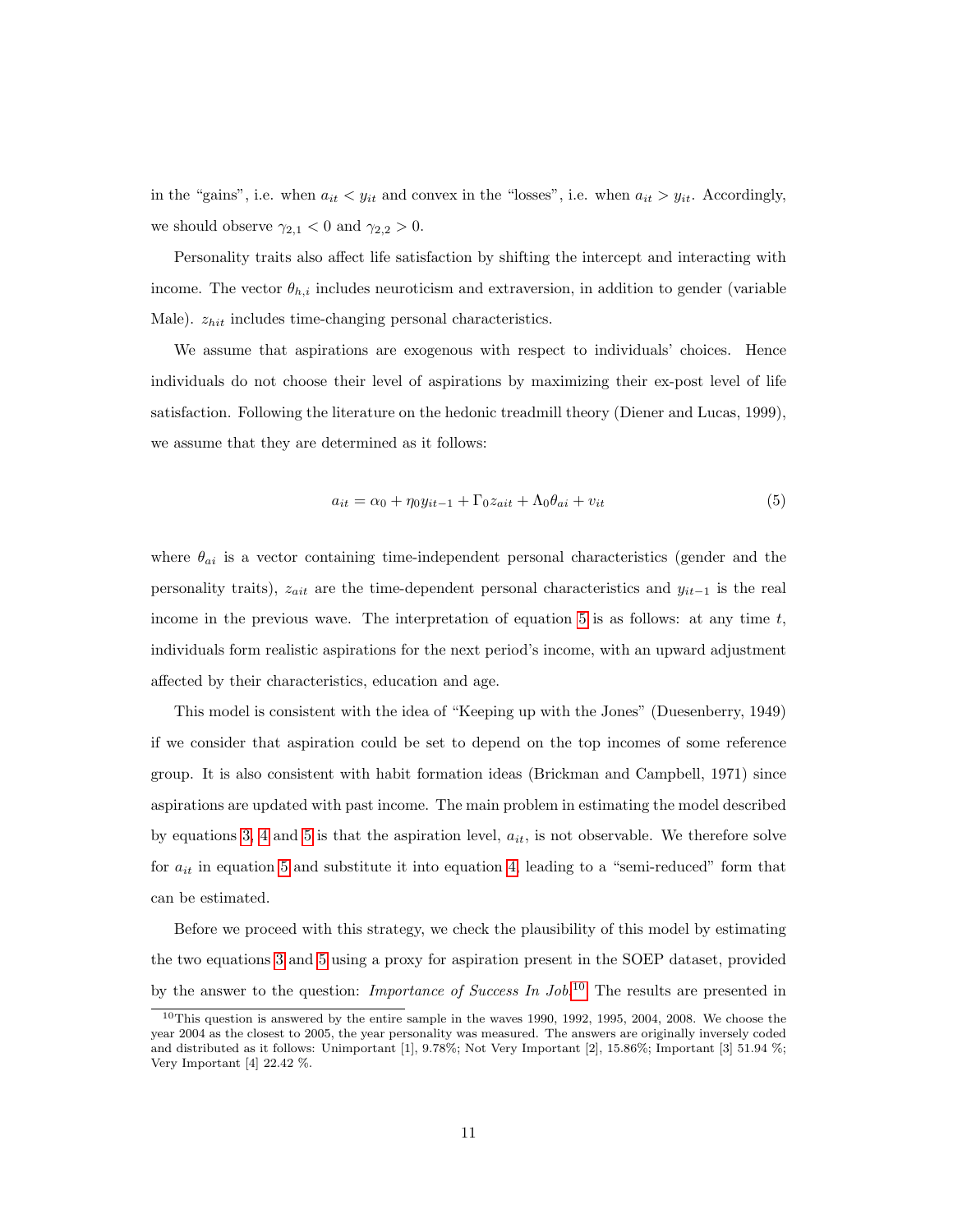table [A.1](#page-24-0) of the appendix. As expected, the answer to this question correlates positively and significantly with the traits implying motivations: openness, conscientiousness and extraversion (and negatively with the others) in the first stage regression and, as an instrumented variable, the same question is a significantly positive predictor of income in the 3-stage least squares estimation.

Next, we solve equation [3](#page-10-1) for  $a_{it}$ , and substitute it into [4](#page-11-0) to obtain the equations below. For  $y_{it} > \frac{u_{it} + \alpha_2}{1 - \beta_2}$ 

$$
h_{it} = \gamma_{2,1} N_i \left( \frac{-u_{it} + y_{it} - \alpha_2}{\beta_2} - y_{it} \right)^2 + \gamma_1 N_i \left( \frac{-u_{it} + y_{it} - \alpha_2}{\beta_2} - y_{it} \right) +
$$
  

$$
\beta_1 y_{it} + \delta y_{it}^2 + \Gamma_1 z_{hit} + \Lambda_1 \theta_{hi} + \alpha_1 + e_{it}.
$$
 (6)

For  $y_{it} < \frac{u_{it} + \alpha_2}{1 - \beta_2}$ 

$$
h_{it} = \gamma_{2,1} N_i \left( \frac{-u_{it} + y_{it} - \alpha_2}{\beta_2} - y_{it} \right)^2 + \gamma_1 N_i \left( \frac{-u_{it} + y_{it} - \alpha_2}{\beta_2} - y_{it} \right) +
$$
  

$$
\beta_1 y_{it} + \delta y_{it}^2 + \Gamma_1 z_{hit} + \Lambda_1 \theta_{hi} + \alpha_1 + e_{it}
$$
 (7)

<span id="page-13-0"></span>We estimate a single equation:

$$
h_{it} = \gamma_2 N_i \left( \frac{-u_{it} + y_{it} - \alpha_2}{\beta_2} - y_{it} \right)^2 + \gamma_1 N_i \left( \frac{-u_{it} + y_{it} - \alpha_2}{\beta_2} - y_{it} \right) +
$$
  

$$
\beta_1 y_{it} + \delta y_{it}^2 + \Gamma_1 z_{hit} + \Lambda_1 \theta_{hi} + \alpha_1 + e_{it},
$$
 (8)

which implies that  $\gamma_2$  is the sum of two different effects. For example, if the equation is concave when  $y_{it} > \frac{u_{it} + \alpha_2}{1-\beta_2}$  and convex when  $y_{it} < \frac{u_{it} + \alpha_2}{1-\beta_2}$  and if  $\gamma_2 < 0$ , then this suggests that the concavity of the function when aspirations are "over shooting" is stronger than its convexity when aspirations are "under shooting". Equation [8](#page-13-0) can be rewritten as

$$
h_{it} = \alpha_1 + \beta_1 y_{it} + \delta y_{it}^2 + \gamma_2 \left(\frac{1 - \beta_2}{\beta_2}\right)^2 N_i y_{it}^2 + (C u_{it} + B) N_i y_{it} +
$$
  
+  $N_i \left(F u_{it}^2 + G u_{it} + D\right) + \Gamma_1 z_{hit} + \lambda_E E_i + e_{it},$  (9)

<span id="page-13-1"></span>where  $B, C, D, F$  and G are constants that depend on the parameters of the structural model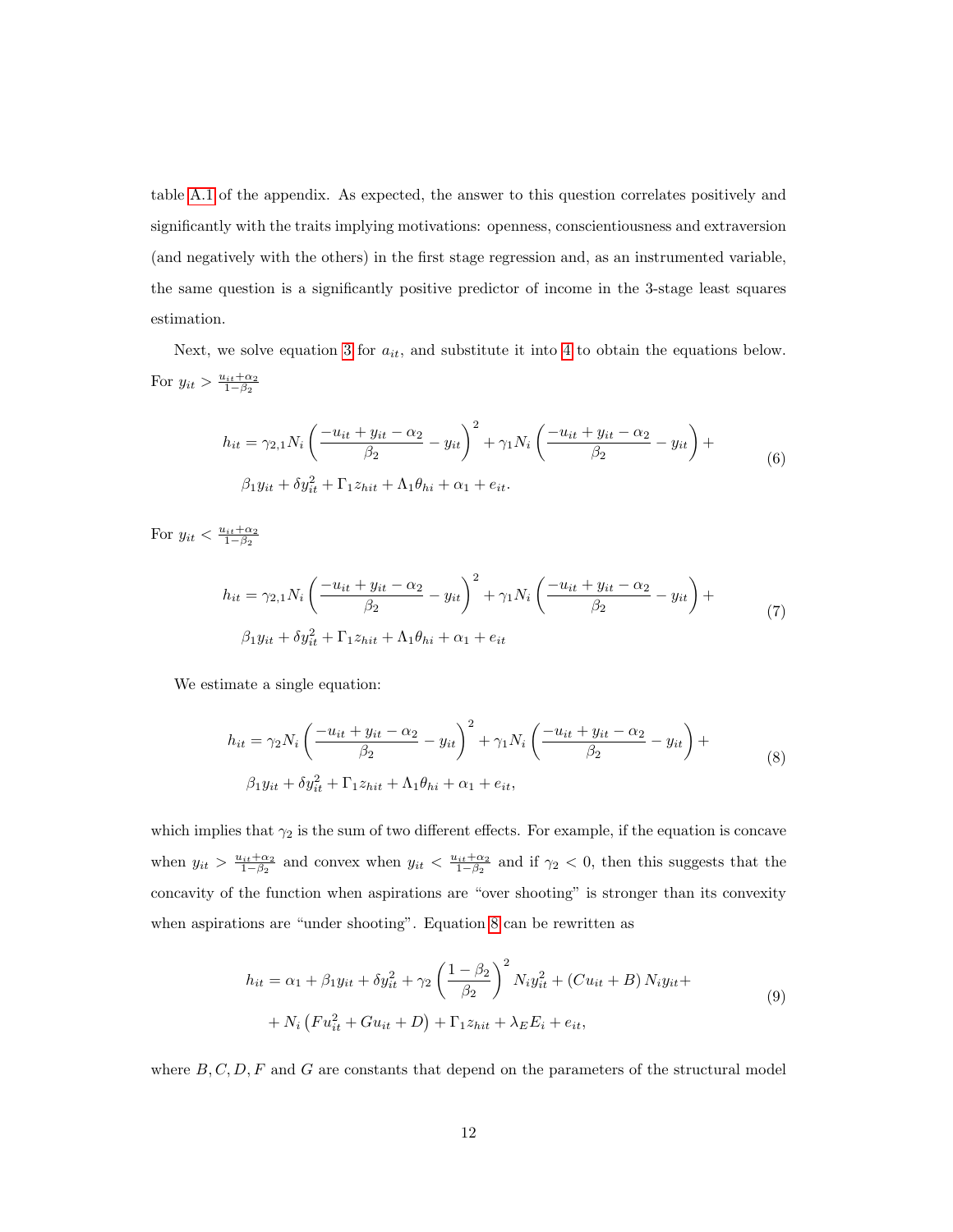that we present in Appendix [B.](#page-32-1) Moreover, substituting equation [5](#page-12-0) into equation [3,](#page-10-1) we have:

<span id="page-14-1"></span>
$$
y_{it} = A_2 + B_2 y_{it-1} + C_2 z_{ait} + D_2 \theta_{ai} + \beta_2 v_{it} + u_{it}.
$$
\n(10)

#### <span id="page-14-0"></span>4.1 Estimation of the structural model

The results of the estimations of the system of equations [9](#page-13-1) and [10](#page-14-1) are presented in table [7.](#page-29-0) We note from the top of this table that in both datasets both the linear and quadratic interactions of income with neuroticism are significant with the sign we observed in the previous analysis. The non-interacted relation between income and life satisfaction is insignificant, suggesting again that the entire relationship between income and life satisfaction is entirely mediated by neuroticism. Therefore, our structural model is able to explain the relationship observed in the previous analysis, and in particular why neuroticism is responsible for the convexity of the relationship between income and life satisfaction.

Furthermore, it is instructive to interpret the results of table [7](#page-29-0) in the light of our structural model represented by equations [3,](#page-10-1) [4](#page-11-0) and [5.](#page-12-0) Considering the estimated equation [9,](#page-13-1) we note that  $B > 0$ , where

$$
B = \frac{\left(1 - \beta_2\right)\left(\beta_2 \gamma_1 - 2\alpha_2 \gamma_2\right)}{\beta_2^2}.\tag{11}
$$

The sign of the coefficient of  $N_i y_{it}^2$  is negative. Therefore the sign of  $\gamma_2$  is identified and negative.

We assumed that income aspirations,  $a_{it}$ , induce (through effort, persistence, and confidence) a real level of income increasing in the aspiration level, but at a rate smaller than 1, so that  $0 < \beta_2 < 1$  and that  $\alpha_2 > 0$ . Hence,  $\gamma_1$  can be negative as expected. Moreover, consistent with the literature (Cohen et al., 2003; Vitters and Nilsen, 2002), the direct effects of neuroticism on life satisfaction are negative, large and significant; those of extraversion are positive and significant.

Some interesting insights can be derived from the analysis of the effect of personality traits on income. In the bottom of table [7](#page-29-0) we present results from estimating of equation [3,](#page-10-1) which provide an estimate of the effect of personality traits on income. Motivation is likely to increase income. Hence, openness, conscientiousness and extraversion (traits underlying motivation)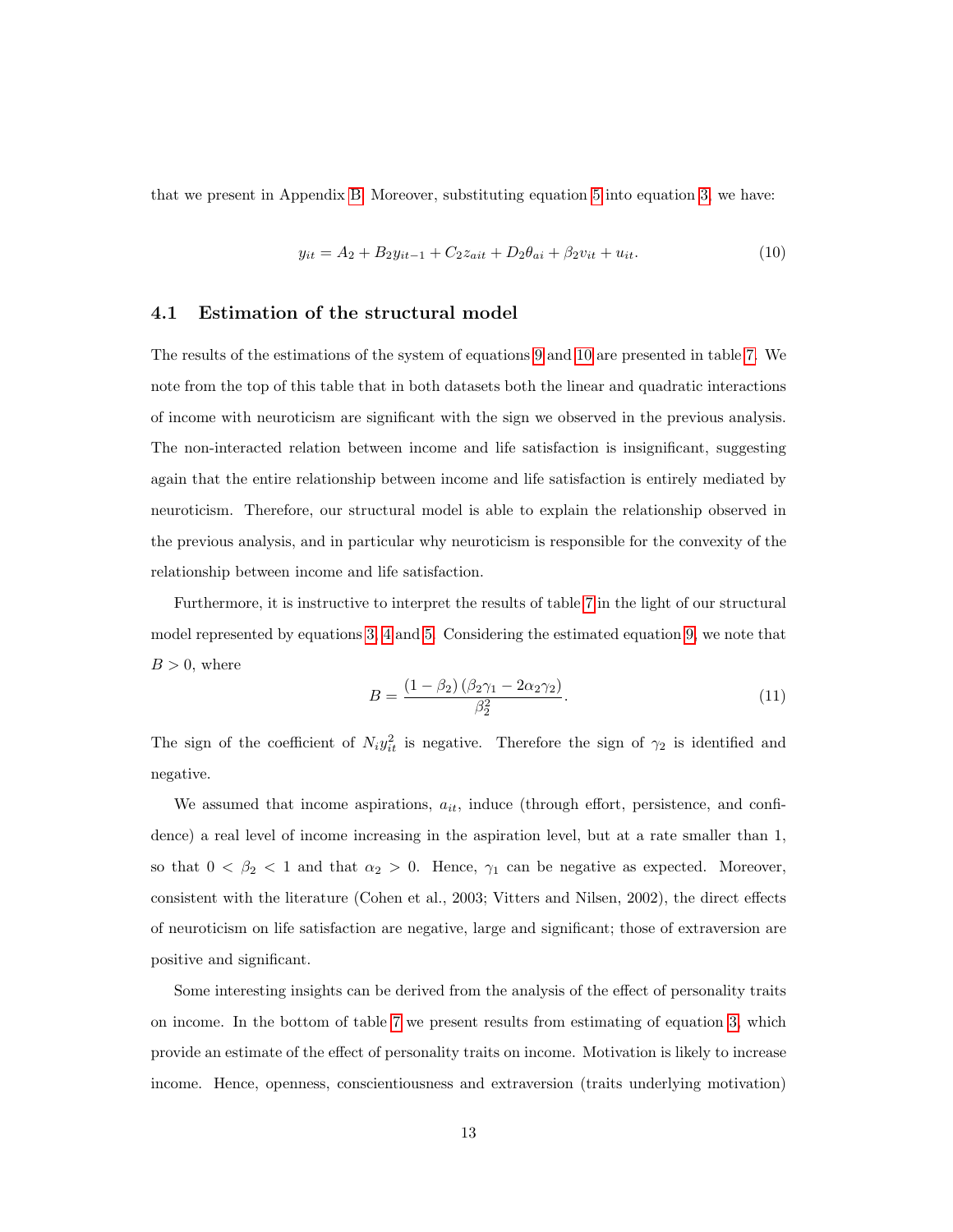should affect income positively.[11](#page-15-1)

The magnitudes of the effects of personality on household income per year are noticeable. For example, in the UK sample the size is around  $2.2K$  USD for openness,  $-4.1K$  USD for neuroticism, and 3.5K USD for extraversion. For comparison, the effect of Male is 1.2K USD per year. Hence, the effects of some personality traits are between two and three times larger than the gender gap. These results confirm that personality traits are important for predicting life outcomes, income in this case (see Mueller and Plug, 2006; Roberts et al., 2007; Burks et al., 2009, for other life outcomes).

#### <span id="page-15-0"></span>5 Discussion

Our analysis shows that neuroticism affects not just the level of life satisfaction, but also modulates the relationship between income and life satisfaction in both the British Household Panel Survey and the German Socioeconomic Panel. The effect of income seems largely mediated by personality traits. When the interaction between income and neuroticism is introduced, income does not have a significant effect on its own. Neuroticism increases the usually observed concavity of the relationship between income and life satisfaction. Individuals with higher neuroticism scores enjoy income more than those with a lower score if they are poorer; conversely, they enjoy income less if they are richer. These results are fully consistent with Boyce and Wood (2010), who find that neuroticism interacts negatively in a model with the logarithm of income in a life satisfaction equation.

Why do we observe this strong effect? Neuroticism is linked to higher sensitivity to negative emotions like anger, hostility or depression (e.g. Clark and Watson, 2008), and is associated with structural features of the brain systems associated with sensitivity to threat and punishment (DeYoung and Gray, 2010) and with low levels of serotonin in turn associated with aggression, poor impulse control, depression, and anxiety (Spoont,1992). For this reason modern studies identify this personality trait with sensitivity to negative outcomes, threats and punishments (see DeYoung and Gray, 2010 for a recent survey). It is therefore reasonable to

<span id="page-15-1"></span><sup>&</sup>lt;sup>11</sup> Mueller and Plug (2006) and Boyce et al. (2010) successfully test a related assumption that conscientiousness matters for life satisfaction indirectly when interacted with unemployment.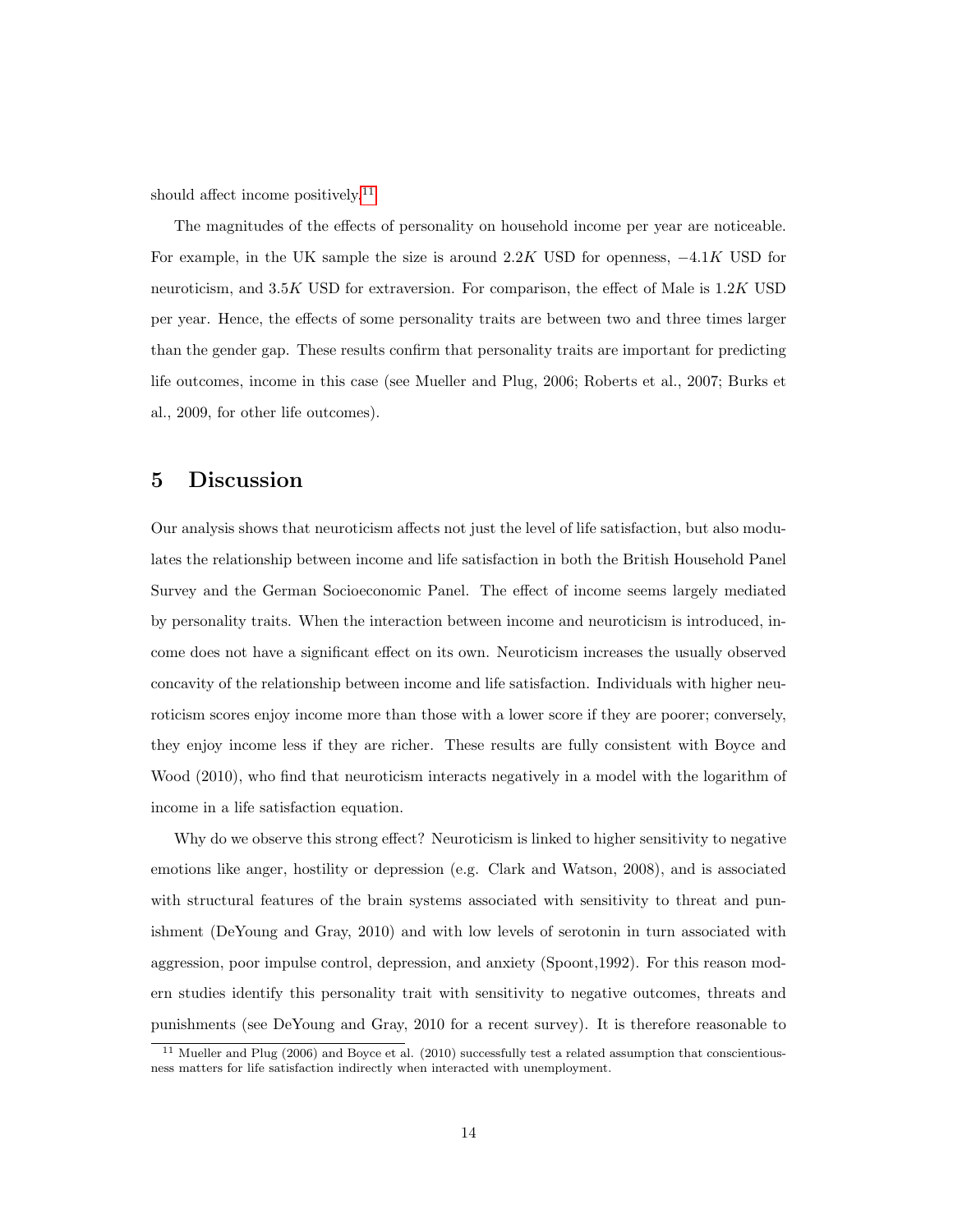argue that people with higher neuroticism experience higher sensitivity to losses or failure to meet their expectations. Accordingly, we propose an explanation of why neuroticism decreases the elasticity between income and life satisfaction for high income levels and increases this elasticity for lower income levels. The explanation is based on the sensitivity to the gap between aspirations and realisations of income.

In a simple structural model, we take the aspiration determined by personality traits and income to be a monotonic function of aspiration, and assume that the responsiveness of life satisfaction to the gap between aspired and realized income is proportional to neuroticism. Estimation of the model shows that the elasticity between income and life satisfaction increases with neuroticism for lower incomes and declines with neuroticism at higher incomes. Thus, aspirations are on average fulfilled for low income and on average un-fulfilled for high income.

We therefore estimate the elasticity of life satisfaction on income as a variable dependent on an individual's personality. Kahneman et al. (2006) and Akin et al. (2009) show that individuals tend to underestimate the life satisfaction of the poor. Their conclusion is that individuals work to become richer because of the illusion that wealth brings happiness. The present paper brings personality theory into the analysis and suggests a different reading of these empirical findings. Richer people, having a different personality to poorer people, estimate correctly how bad they would feel if they themselves were poorer, and it is also for this reason that they are not poorer.

The estimation of the reduced form of our structural model unveils other relevant empirical results. Traits underlying motivation, like conscientiousness, openness and extraversion, increase income significantly. These results confirm that personality traits are important in predicting life outcomes, income in this case (see Barrick and Mount, 1991 and Almlund et al., 2011, for the relationship with income; and Roberts et al., 2007 and Burks et al., 2009 for other life outcomes).

Furthermore, we note that the result that the marginal satisfaction of individuals with higher neuroticism declines faster for high income levels provides a possible explanation of the finding that more neurotic individuals tend more often to choose life scenarios with a lower level of life satisfaction (Benjamin et al., 2011). Neurotic and highly ambitious individuals,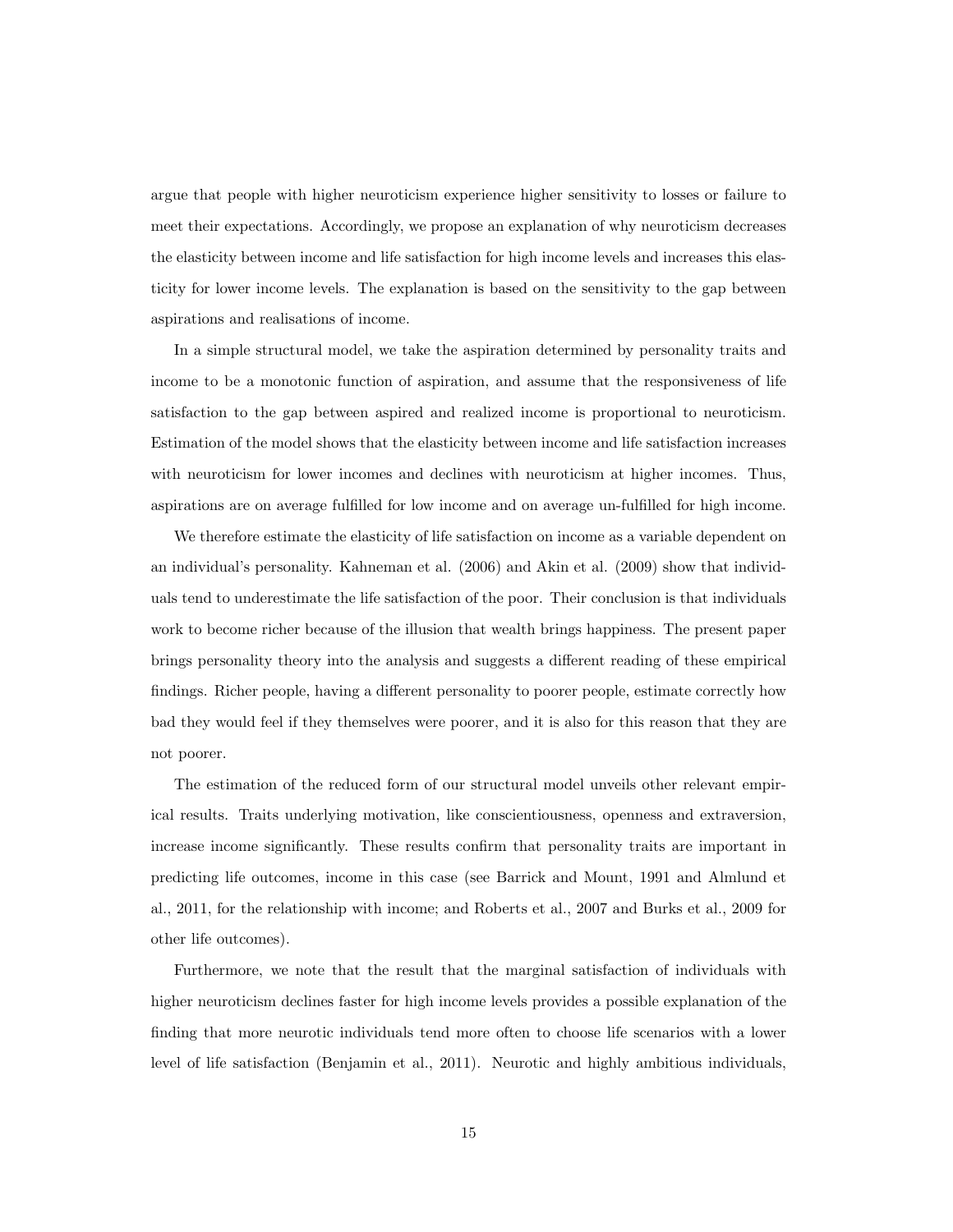even when they prefer to be richer, expect that the cost of being rich is high for then. Hence, they may predict that this leads to less satisfaction.

In summary, our empirical test provides support for our theory based on the gap between aspirations and income, explaining our findings that life satisfaction declines faster at higher income when neuroticism is higher. This conclusion suggests a different interpretation of the well-established fact that life satisfaction increases slowly, or is completely flat at high levels of income (Kahneman and Deaton 2010). This finding has so far been interpreted with the argument that marginal life satisfaction is decreasing, just like utility. Our results suggest a stronger reason: the flatness of happiness with income is the effect of opposite forces on life satisfaction: the usual positive effect and a negative effect induced by the gap between aspirations and realizations.

A possible area of further research relates to exploring the merit of alternative explanations. A plausible alternative hypothesis, also consistent with the notion of neuroticism as sensitivity to negative rewards and punishment, is that higher income is also associated with higher variance of income. Higher income variance and the associated anticipated anxiety might reduce the level of life satisfaction in individuals with higher scores for neuroticism. According to this explanation, the effect of neuroticism is produced by anticipation of future fluctuations in income, rather than a comparison with past aspiration levels. This hypothesis is harder to test with the data we are using, although we see it as complementary to the one discussed here.

Acknowledgements The authors thank several coauthors and colleagues for discussions on related research, especially Wiji Arulampalam, Sasha Becker, Gordon Brown, Dick Easterlin, Peter Hammond, Alessandro Iaria, Graham Loomes, Kyoo il Kim, Rocco Macchiavello, Anandi Mani, Fabien Postel-Vinay, Dani Rodrik, Jeremy Smith, Chris Woodruf and Fabian Waldinger.

### References

[1] Almlund, M., Duckworth, A., Heckman, J.J., and Kautz, T. (2011). Personality Psychology and Economics. IZA Discussion Paper No. 5500.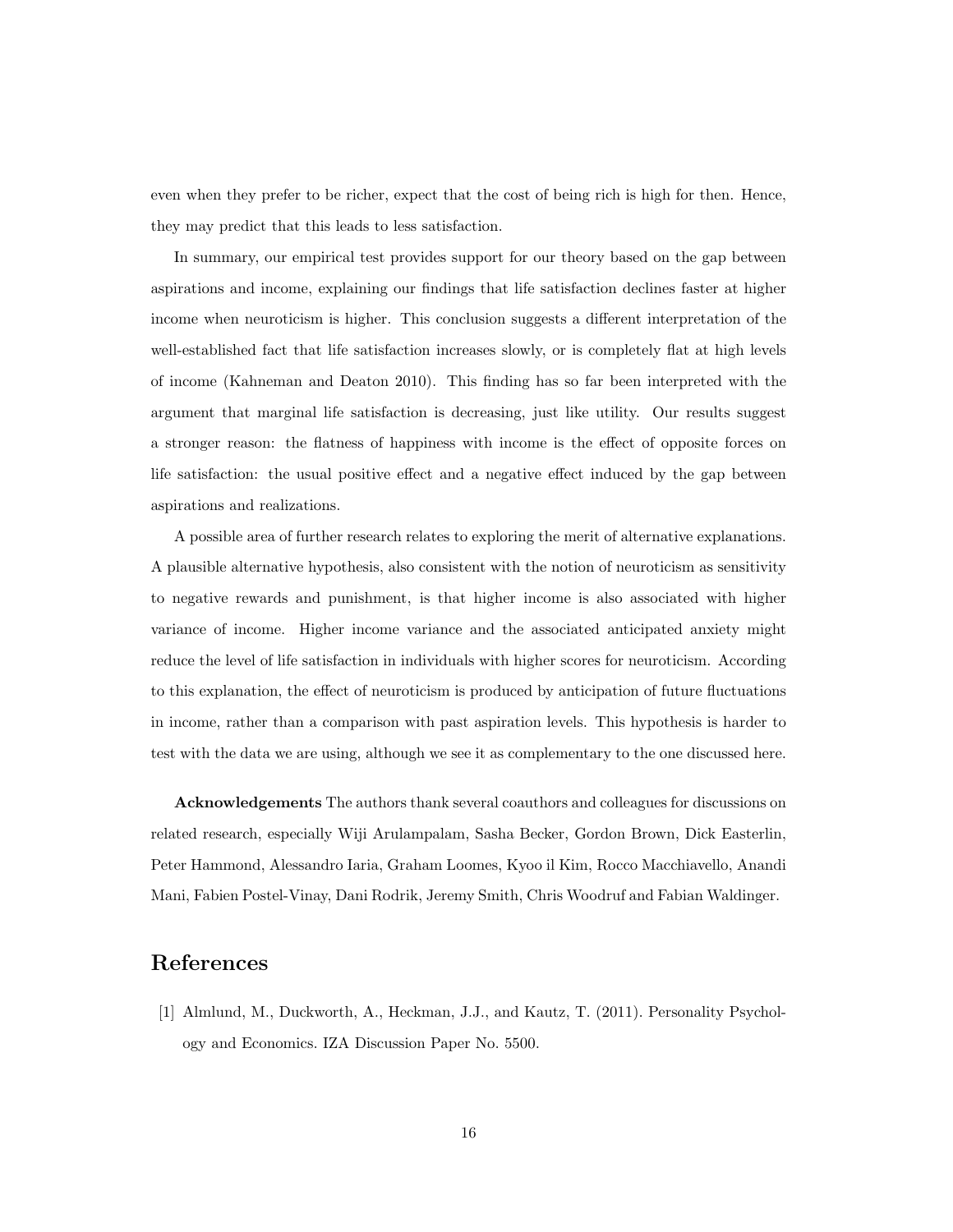- [2] Aknin, L.B., Norton, M.I., and Dunn, E.W. (2009). From wealth to well-being? Money matters, but less than people think. Journal of Positive Psychology, 4, 523–527.
- [3] Barrick, M. R., Mount, M.K. (1991). The Big Five Personality Dimensions and Job Performance: A Meta-Analysis, Personnel Psychology, Spring 1991; 44, 1.
- [4] Becker, G. S., and Rayo, L. (2008). Comment on Economic growth and subjective wellbeing: Reassessing the Easterlin Paradox by Betsey Stevenson and Justin Wolfers. Brookings Papers on Economic Activity, Spring, 88–95.
- [5] Benjamin, D.J., Heffetz, O., Kimball, M.S. and Rees-Jones, A. (2011). What Do You Think Would Make You Happier? What Do You Think You Would Choose? American Economic Review, 102(5): 20832110.
- [6] Borghans, L., Duckworth, A.L., Heckman J.J. and ter Weel, B. (2008). The Economics and Psychology of Personality Traits, Journal of Human Resources, University of Wisconsin Press, 43, 4.
- [7] Benet-Martinez, V. and John, O.P. (1998). Los Cinco Grandes across cultures and ethnic groups: Multitrait multimethod analyses of the Big Five in Spanish and English. Journal of Personality and Social Psychology, 75, 729–750.
- [8] Blanchflower, D.G. and Oswald, A.J. (2004). Well-Being over Time in Britain and the USA. Journal of Public Economics, 88, 1359–1386.
- [9] Boyce, C.J. and Wood, A.M. (2011). Personality and the marginal utility of income : Personality interacts with increases in household income to determine life satisfaction. Journal of Economic Behavior and Organization, 78 (1-2), pp. 183-191.
- [10] Boyce, C.J., Wood, A.M. and Brown, G.D.A. (2010). The dark side of conscientiousness: Conscientious people experience greater drops in life satisfaction following unemployment. Journal of Research in Personality, 44, 535–539.
- [11] Borghans, L. , Duckworth, A. L., Heckman, J. J. and ter Weel, B. (2008). The Economics and Psychology of Personality Traits, The Journal of Human Resources, XLIII(4), pp. 972–1059.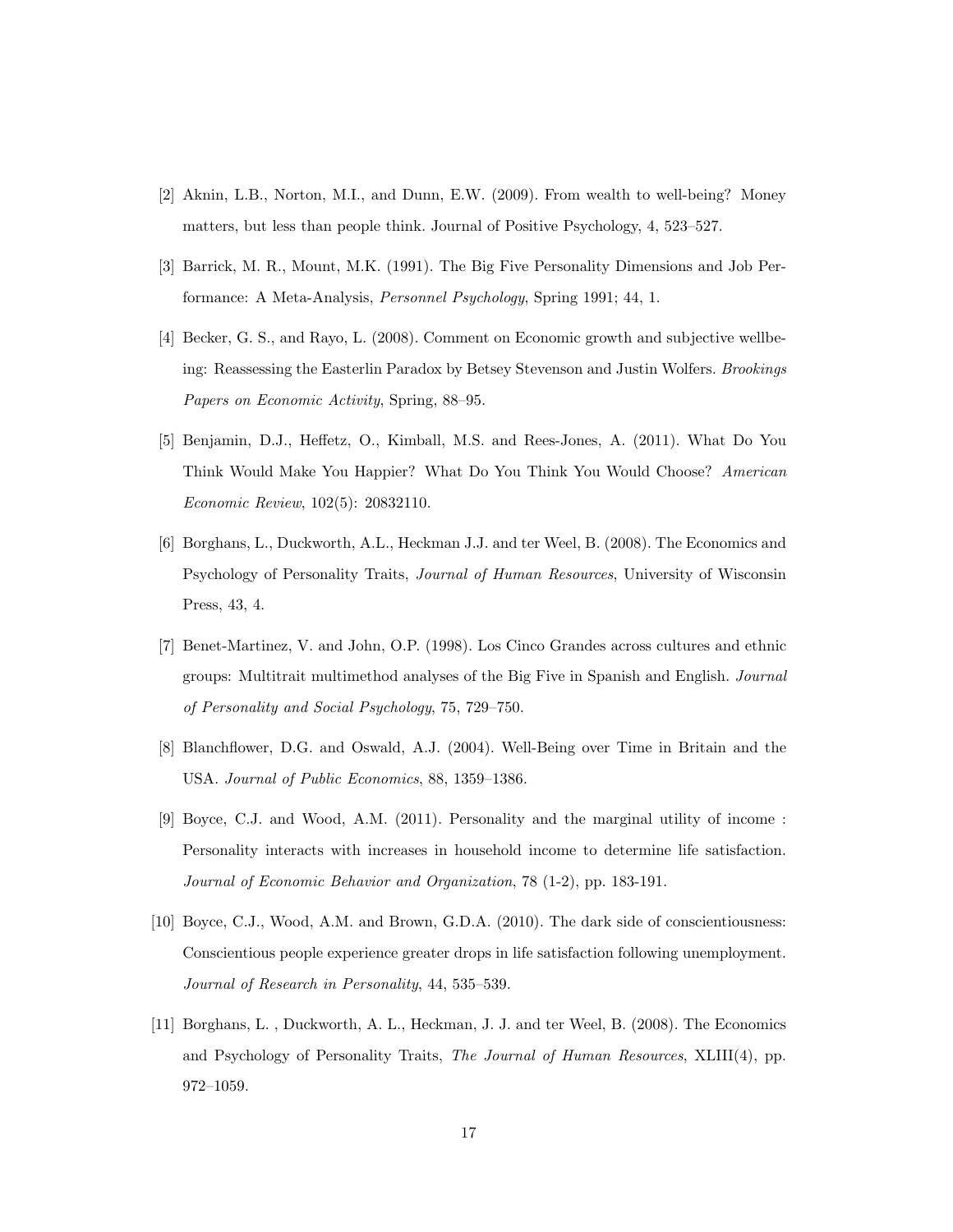- [12] Brickman, P. and Campbell, D.T. (1971). Hedonic Relativism and Planning the Good Society. In: Mortimer H. Appley (ed.) Adaptation Level Theory: A Symposium. New York: Academic Press.
- [13] Burks, S., Carpenter, J., Goette, L. and Rustichini, A. (2009). Cognitive abilities explain economic preferences, strategic behavior and job performance, Proceedings of the National Academy of Sciences, 106, 7745–7750.
- [14] Clark, A.E. (1996). L'utilité est-elle relative? Analyse à l'aide de données sur les ménages. Economie et Prévision, 121, 151-164.
- [15] Clark, A.E., Frijters, P. and Shields, M.A. (2008). Relative Income, Happiness, and Utility: An Explanation for the Easterlin Paradox and Other Puzzles. Journal of Economic Literature, 46, 1, 95–144.
- [16] Clark, A.E., and Oswald, A.J. (1996). Satisfaction and Comparison Income. Journal of Public Economics, 61, 359–381.
- [17] Clark, L.A., and Watson, D. (2008). Temperament: An organizing paradigm for trait psychology. In O.P. John, R.W. Robins, and L.A. Pervin (Eds.), Handbook of personality: Theory and research (pp. 265–286). New York: Guilford Press.
- [18] Cohen, S., Doyle, W.J., Turner, R.B., Alper, C.M., and Skoner, D.P. (2003). Emotional Style and Susceptibility to the Common Cold. Psychosomatic Medicine, 65, 652–657.
- [19] Cobb-Clark, D. A. and Schurer, S. (2012). The stability of big-five personality traits, Economics Letters, 115, 1, 11–15
- [20] Costa, P.T. and McCrae, R.R., (1980), Influence of extraversion and neuroticism on subjective well-being: Happy and unhappy people,Journal of Personality and Social Psychology, 38, 668678.
- [21] Costa, P.T. and McCrae, R.R. (1992). Revised NEO Personality Inventory (NEO-PI-R) and NEO Five-Factor Inventory (NEO-FFI) manual. Odessa, FL: Psychological Assessment Resources.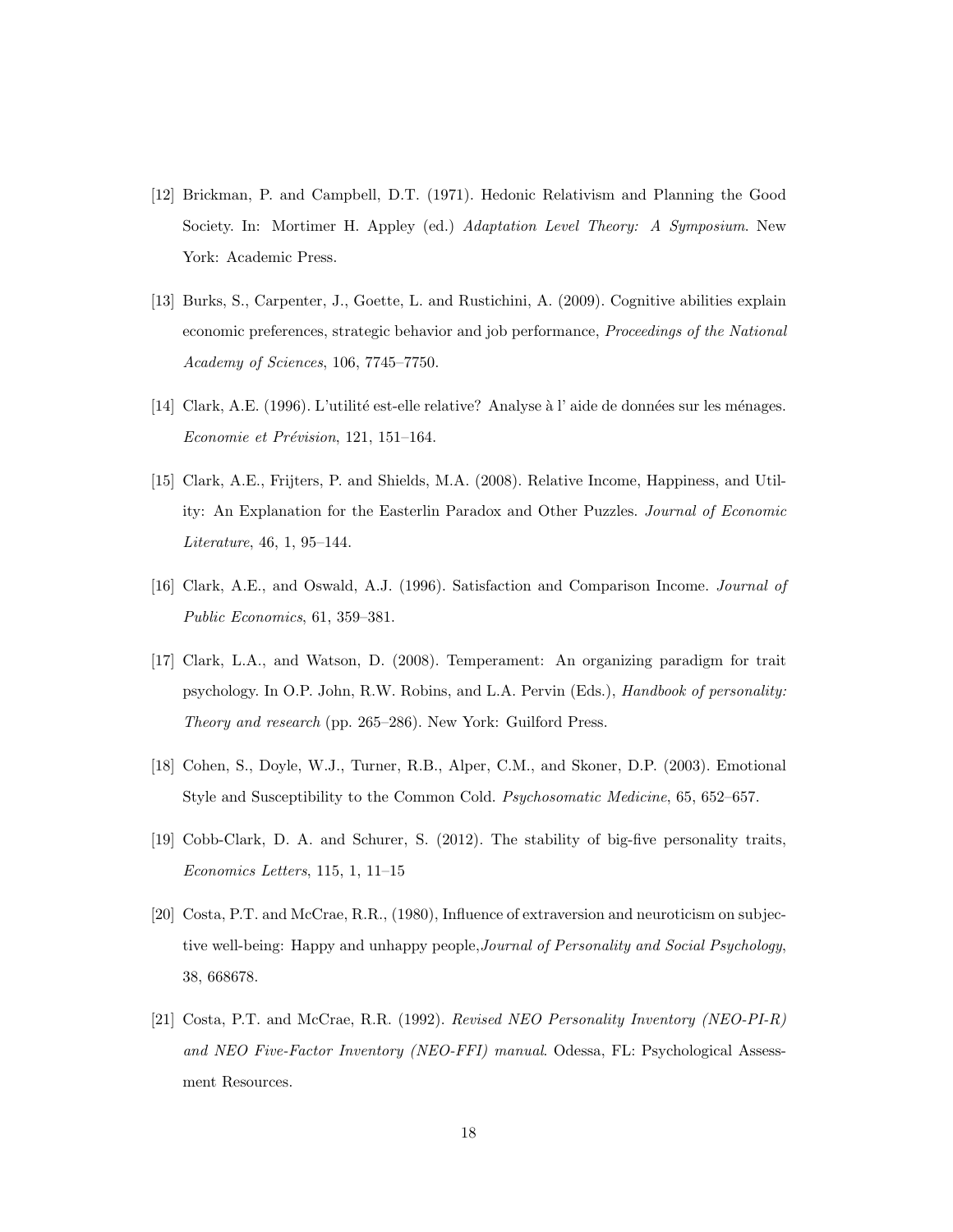- [22] Costa, P.T., McCrae, R.R., Dye, D.A. (1991). Facet scales for agreeableness and conscientiousness: A revision of the NEO Personality Inventory. Personality and Individual Differences. 12, 887-898.
- [23] Deaton, A. (2008). Income, Health and Well-Being around the World: Evidence from the Gallup World Poll. Journal of Economic Perspectives 22, 53–72.
- [24] Depue, R. A. and Collins, P. F. (1999). Neurobiology of the structure of personality: Dopamine, facilitation of incentive motivation, and extraversion. Behavioral and Brain Sciences, 22, 491–569.
- [25] DeYoung, C.G., Peterson, J.B., Sguin, J.R., Pihl, R.O., and Tremblay, R.E. (2008). Externalizing behavior and the higher-order factors of the Big Five, Journal of Abnormal Psychology, 117, 947–953.
- [26] DeYoung C.G., Gray J.R. (2010). Personality Neuroscience: Explaining Individual Differences in Affect, Behavior, and Cognition, in P. J. Corr and G. Matthews (Eds.), The Cambridge handbook of personality psychology, New York: Cambridge University Press.
- [27] DeYoung, C.G., Hirsh, J.B., Shane, M.S., Papademetris, X., Rajeevan, N., and Gray, J.R. (2010). Testing predictions from personality neuroscience: Brain structure and the Big Five. Psychological Science, 21, 820–828.
- [28] Diener, E., and Lucas, R.E. (1999). Personality and subjective well-being. In D. Kahneman, E. Diener, and N. Schwarz (Eds.), Well-being: The foundations of a hedonic psychology (pp. 213229). New York: Russell Sage Foundation.
- [29] Diener, Ed, Diener, M. and Diener, C. (1995). Factors Predicting the Subjective Well-Being of Nations. Journal of Personality and Social Psychology, 69, 851–864.
- [30] Di Tella, R., and MacCulloch, R. Happiness Adaptation to Income and to Status in an Individual Panel. Journal of Economic Behavior and Organization 76, no. 3 (December 2010): 834-852.
- [31] Duesenberry, J.S. (1949).Income, Saving, and the Theory of Consumer Behavior. Cambridge and London: Harvard University Press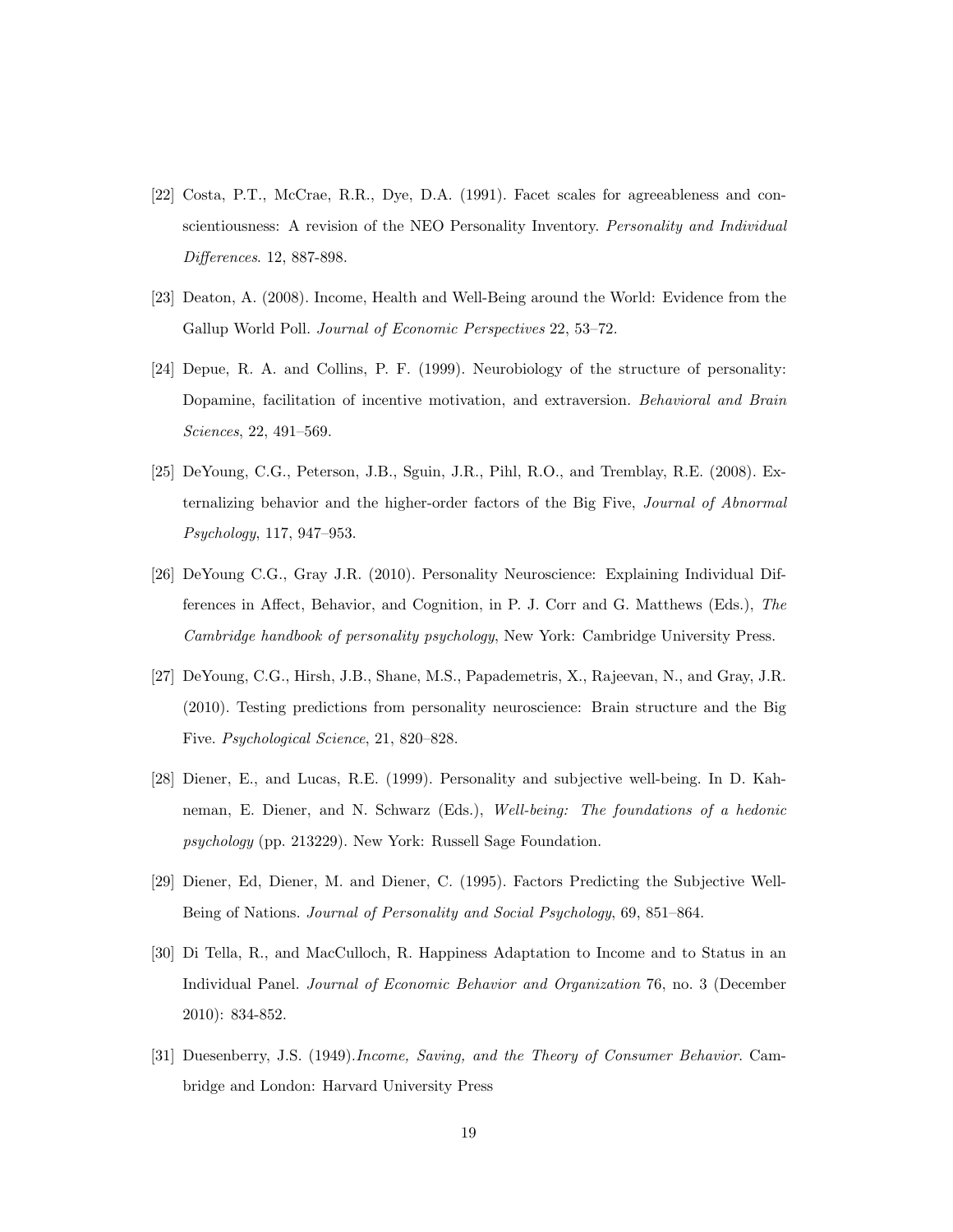- [32] Easterlin, R.A. (1974). Does Economic Growth Improve the Human Lot? Some Empirical Evidence. In Nations and Households in Economic Growth: Essays in Honor of Moses Abramovitz, ed. R. David and M. Reder. New York: Academic Press, 89–125.
- [33] Easterlin, R.A. (1995). Will Raising the Incomes of All Increase the Happiness of All? Journal of Economic Behavior and Organization, 27, 35–47.
- [34] Easterlin, R.A. (2005). Feeding the Illusion of Growth and Happiness: A Reply to Hagerty and Veenhoven. Social Indicators Research, 74, 429–443.
- [35] Ferrer-i-Carbonell, A. (2005). Income and Well-being: An Empirical Analysis of the Comparison Income Effect. Journal of Public Economics, 89(5-6): 997-1019.
- [36] Ferrer-i-Carbonell, A., and Frijters. P. (2004), How Important Is Methodology for the Estimates of the Determinants of Happiness?Economic Journal, 114: 641–659.
- [37] Gosling, S.D., Rentfrow, P.J., and Swann, W.B., (2003). A very brief measure of the Big-Five personality domains. Journal of Research in Personality, 37, 504–528.
- [38] Inglehart, R. (1990).Cultural Shift in Advanced Industrial Society. Princeton: Princeton University Press.
- [39] John, O.P., Naumann, L.P., and Soto, C.J. (2008). Paradigm shift to the integrative Big Five trait taxonomy: history: measurement, and conceptual issues. In O.P. John, R.W. Robins, and L.A. Pervin (Eds), Handbook of personality: Theory and research, 114–158, New York, Guilford Press.
- [40] John, O.P., and Srivastava, S. (1999), The Big Five trait taxonomy: History, measurement, and theoretical perspectives. In L.A. Pervin and O.P. John (Eds.), Handbook of personality: Theory and research (2nd ed., 102–138). New York: Guilford.
- [41] Kahneman, D., Krueger, A.B., Schkade, D., Schwarz, N., and Stone, A.A. (2006). Would you be happier if you were rich? A focusing illusion. Science, 312, 1908–1910.
- [42] Kahneman, D. and Deaton, A. (2010). High income improves evaluation of life but not emotional well-being, Proceedings of the National Academy of Sciences, 107, 16489-16493.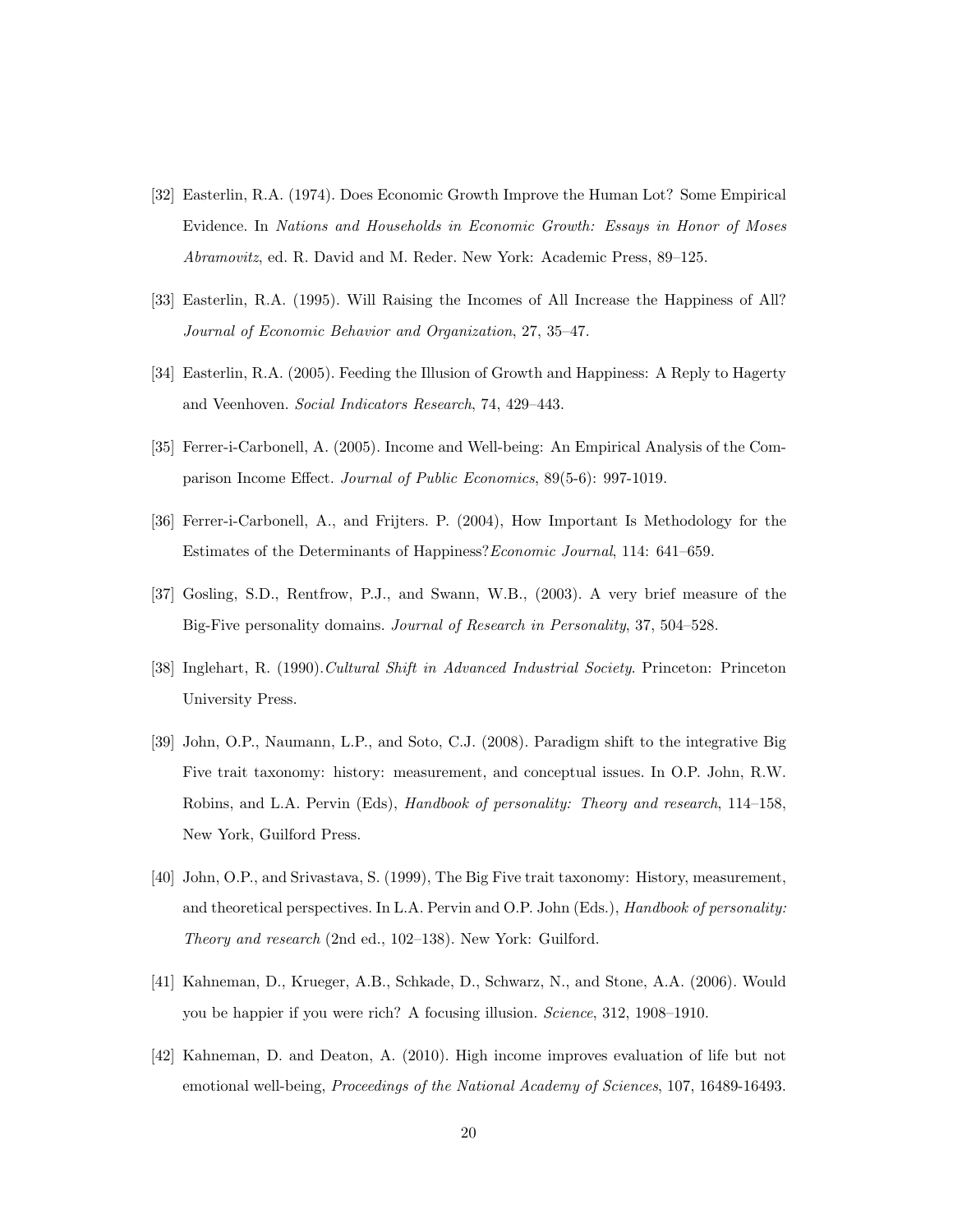- [43] Kimball, Miles S., and Willis, R.J. (2006). Happiness and Utility. University of Michigan, mimeo. <http://www-personal.umich.edu/~mkimball/pdf/uhap-3march6.pdf>
- [44] Layard, R., Mayraz, G. and Nickell, S. (2008). The marginal utility of income, Journal of Public Economics, vol. 92(8-9), 1846-1857, August.
- [45] Luttmer, E. (2005). Neighbors as Negatives: Relative Earnings and Well-Being, Quarterly Journal of Economics, 120(3), 963-1002, August.
- [46] McBride, M. (2010). Money, Happiness, and Aspiration Formation: An Experimental Study. Journal of Economic Behavior and Organization, 74 262276.
- [47] McCrae, R.R. and Costa, P.T. (1990). Personality in Adulthood. New York: The Guildford Press.
- [48] McCrae, R.R., and Costa, P.T. (1997). Conceptions and correlates of Openness to Experience. In R. Hogan, J. Johnson, and S. Briggs (Eds.), Handbook of personality psychology. Boston, Academic Press.
- [49] McCrae, R.R., and Costa, P.T., Jr. (1999). A five factor theory of personality. In L. A. Pervin and O. P. John (Eds), Handbook of personality: Theory and research (102-138), New York, Guilford Press.
- [50] Moore, J.C., Stinson, L.L., Edward, J. and Welniak, J. (2000). Income Measurement Error in Surveys: A Review. Journal of Official Statistics, 16(4):331362.
- [51] Mueller, G. and Plug, E. (2006). Estimating the effects of personality on male and female earnings. Industrial and Labor Relations Review 60, 3–22.
- [52] Oswald, A. (1997). Happiness and Economic Performance, Economic Journal, 107, 1815- 1831.
- [53] Ozer, D. J. and Benet-Martinez, V. (2006). Personality and the prediction of consequential Outcomes, Annual Review of Psychology, 57, 201–221.
- [54] Paulhus, D.L., Lysy, D.C., and Yik, M. (1998). Self-report measures of intelligence: Are they useful as proxy IQ tests? Journal of Personality, 66, 525–554.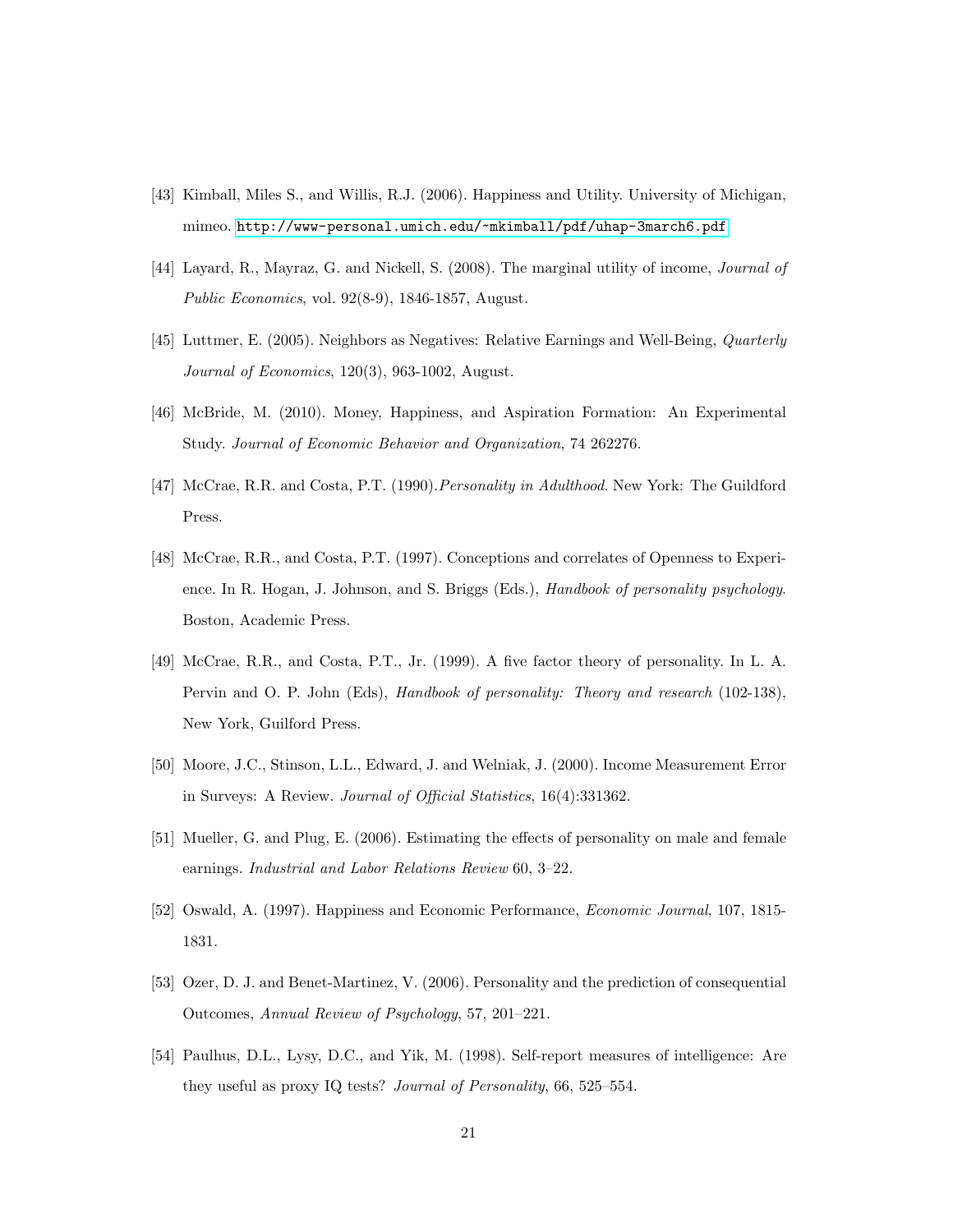- [55] Proto, E. and Rustichini, A. (2013). A Reassessment of the Relationship Between GDP and Life Satisfaction, PloS one 8(11), e79358..
- [56] Roberts B. W., Kuncel, N.R., Shiner, R., Caspi, A. and Goldberg, L.R. (2007). The Power of Personality. The Comparative Validity of Personality Traits, Socioeconomic Status, and Cognitive Ability for Predicting Important Life Outcomes, Perspectives on Psychological science, 2, 313–345.
- [57] Royston, P., and Altman, D.G. (1994). Regression using fractional polynomials of continuous covariates: Parsimonious parametric modelling, Applied Statistics 43: 429–467.
- [58] Rustichini, A. (2009). Neuroeconomics: what have we found, and what should we search for. Current Opinion in Neurobiology. 19, 672–677.
- [59] Schrapler, J.P. (2002). Respondent Behavior in Panel Studies A Case Study for Income-Nonresponse by means of the German Socio-Economic Panel (GSOEP), DIW, dp 299.
- [60] Senik, C. (2009). Direct Evidence on Income Comparison and their Welfare Effects, Journal of Economic Behavior and Organization, 2009, 72, 408–424.
- [61] Stutzer, A. (2004). The Role of Income Aspirations in Individual Happiness. Journal of Economic Behavior and Organization 54(1), pp. 89–109.
- [62] Spoont, M. R. (1992). Modulatory role of serotonin in neural information processing: Implications for human psychopathology. Psychological Bulletin, 112, 330–350.
- [63] Stevenson, B., and Wolfers, J. (2008). Economic Growth and Subjective Well-Being: Reassessing the Easterlin Paradox. Brookings Papers on Economic Activity, 1, 1–87.
- [64] Vittersö, J. and Nilsen, F. (2002). The Conceptual and Relational Structure of Subjective Well-Being, Neuroticism, and Extraversion: Once Again, Neuroticism Is the Important Predictor of Happiness, Social Indicators Research, 1, 89–118.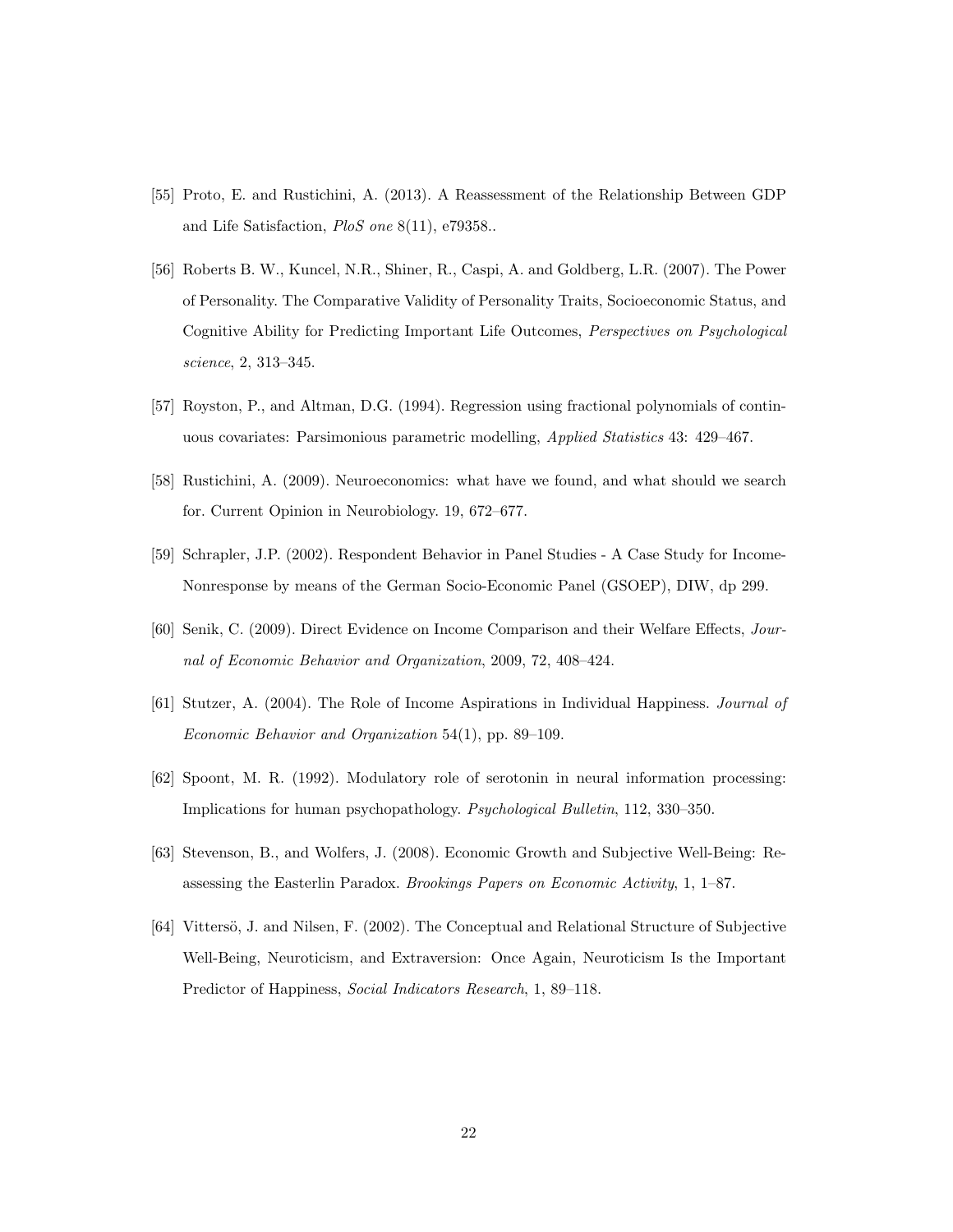<span id="page-24-0"></span>

| Variable                         | Mean   | Std. Dev. | Min.     | Max.  | N      |
|----------------------------------|--------|-----------|----------|-------|--------|
| Life Satisfaction                | 5.187  | 1.088     | 1        | 7     | 324354 |
| Income                           | 3.749  | 1.822     | 0.728    | 11.49 | 309166 |
| Age                              | 41.762 | 12.827    | 18       | 65    | 325313 |
| Male                             | 0.492  | $0.5\,$   | $\theta$ | 1     | 325313 |
| $Agreeableness*$                 | 5.419  | 0.971     | 1        |       | 15389  |
| $Consection$ seness <sup>*</sup> | 5.95   | 0.9       |          | 7     | 15364  |
| Extraversion*                    | 4.857  | 1.129     |          | 7     | 15407  |
| Neuroticism $*$                  | 3.959  | 1.212     | 1        |       | 15393  |
| $Openness*$                      | 4.516  | 1.181     | 1        | 7     | 15332  |
| Agreeableness                    | 0.618  | 0.117     | 0.082    | 0.813 | 219832 |
| Conscientiouseness               | 0.618  | 0.108     | 0.008    | 0.832 | 219250 |
| Extraversion                     | 0.613  | 0.135     | 0.134    | 0.904 | 219981 |
| Neuroticism                      | 0.621  | 0.144     | 0.236    | 0.999 | 219955 |
| <b>Openness</b>                  | 0.609  | 0.144     | 0.19     | 0.92  | 218995 |
| Hours worked                     | 28.715 | 20.226    | 0        | 80    | 304634 |

Table 1: Germany: SOEP dataset years 1984-2009: main variables used in the regressions.

Table 2: UK: BHPS dataset years 1996-2008: main variables used in the regressions.

<span id="page-24-1"></span>

| Variable                 | Mean   | Std. Dev. | Min.     | Max.   | N      |
|--------------------------|--------|-----------|----------|--------|--------|
| Life Satisfaction        | 5.143  | 1.267     | 1        | 7      | 117041 |
| Income                   | 6.44   | 3.702     | 0.433    | 20.774 | 136582 |
| Age                      | 41.213 | 12.801    | 18       | 65     | 136582 |
| Male                     | 0.466  | 0.499     | $\Omega$ | 1      | 136581 |
| $Agreeableness*$         | 5.45   | 0.985     | 1        | 7      | 10484  |
| $Consection$ useness*    | 5.344  | 1.045     | 1        | 7      | 10463  |
| Extraversion*            | 4.523  | 1.148     | 1        | 7      | 10475  |
| Neuroticism <sup>*</sup> | 3.737  | 1.299     | 1        | 7      | 10493  |
| $Openness*$              | 4.502  | 1.167     | 1        | 7      | 10457  |
| Agreeableness            | 0.558  | 0.121     | $\Omega$ | 0.774  | 105485 |
| Conscientiouseness       | 0.558  | 0.129     | 0.007    | 0.828  | 105320 |
| Extraversion             | 0.559  | 0.142     | 0.078    | 0.899  | 105433 |
| Neuroticism              | 0.557  | 0.16      | 0.203    | 0.985  | 105599 |
| <b>Openness</b>          | 0.559  | 0.144     | 0.106    | 0.931  | 105231 |
| Hours worked             | 25.949 | 18.739    | 0        | 99     | 132846 |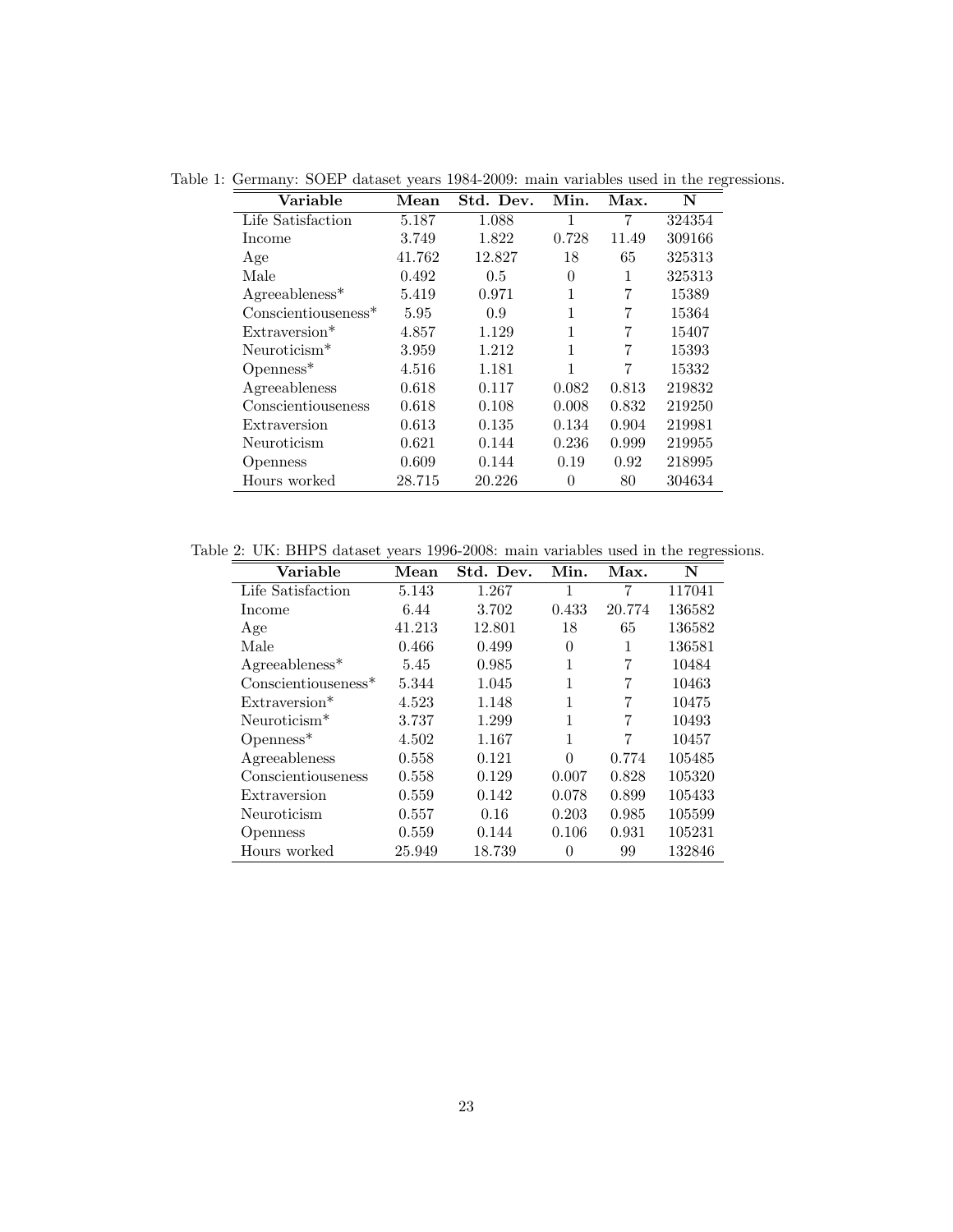|                                  | Germany<br>1984-09      | Germany<br>1984-09       | UK<br>1996-08           | UΚ<br>1996-08           | UΚ<br>1996-08           |
|----------------------------------|-------------------------|--------------------------|-------------------------|-------------------------|-------------------------|
|                                  | $b$ /se                 | $b$ /se                  | $b$ /se                 | $b$ /se                 | $b$ /se                 |
| Income                           | 0.0225                  | $-0.0933*$               | $-0.0020$               | $-0.0020$               | 0.0116                  |
|                                  | (0.0233)                | (0.0541)                 | (0.0157)                | (0.0047)                | (0.0115)                |
| $\mathrm{Income}^2$              | 0.0022                  | $0.0105**$               | 0.0001                  |                         |                         |
|                                  | (0.0021)                | (0.0051)                 | (0.0008)                |                         |                         |
| Neur*Inc                         | $0.1287***$             | $0.1453***$              | $0.0864***$             | $0.0434***$             | $0.0505**$              |
|                                  | (0.0379)                | (0.0388)                 | (0.0286)                | (0.0110)                | (0.0234)                |
| $Neur*Inc^2$                     | $-0.0128***$            | $-0.0139***$             | $-0.0036**$             | $-0.0016***$            | $-0.0022*$              |
|                                  | (0.0035)                | (0.0036)                 | (0.0015)                | (0.0004)                | (0.0012)                |
| $Ext*Inc$                        |                         | 0.0624                   |                         |                         | $-0.0507*$              |
|                                  |                         | (0.0449)                 |                         |                         | (0.0301)                |
| $Ext*Inc2$                       |                         | $-0.0028$                |                         |                         | 0.0025                  |
|                                  |                         | (0.0041)                 |                         |                         | (0.0016)                |
| $Cons*Inc$                       |                         | $0.1648***$              |                         |                         | $-0.0289$               |
| $Cons*Inc^2$                     |                         | (0.0524)<br>$-0.0130***$ |                         |                         | (0.0367)                |
|                                  |                         | (0.0049)                 |                         |                         | 0.0015<br>(0.0020)      |
| Open*Inc                         |                         | $-0.0463$                |                         |                         | 0.0050                  |
|                                  |                         | (0.0428)                 |                         |                         | (0.0307)                |
| $Open*Inc^2$                     |                         | 0.0044                   |                         |                         | $-0.0003$               |
|                                  |                         | (0.0039)                 |                         |                         | (0.0017)                |
| $Agr^*Inc$                       |                         | $-0.0079$                |                         |                         | 0.0399                  |
|                                  |                         | (0.0502)                 |                         |                         | (0.0370)                |
| $Agr^*Inc^2$                     |                         | $-0.0011$                |                         |                         | $-0.0029$               |
|                                  |                         | (0.0046)                 |                         |                         | (0.0020)                |
| Neuroticism                      | $-1.2911***$            | $-1.3320***$             | $-2.2545***$            | $-1.9095***$            | $-1.9142***$            |
|                                  | (0.0939)                | (0.0954)                 | (0.1258)                | (0.0852)                | (0.1106)                |
| Extraversion                     | $0.2595***$             | 0.0734                   | $0.4035***$             | $0.4683***$             | $0.6540***$             |
|                                  | (0.0383)                | (0.1108)                 | (0.0648)                | (0.0614)                | (0.1357)                |
| Conscientiousness                | $0.2688***$             | $-0.1194$                | $1.0748***$             | $0.9551***$             | $1.0532***$             |
|                                  | (0.0487)                | (0.1310)                 | (0.0750)                | (0.0716)                | (0.1605)                |
| Openness                         | $0.2385***$             | $0.3357***$              | $-0.1040$               | $-0.1333**$             | $-0.1444$               |
| Agreableness                     | (0.0364)<br>$0.4528***$ | (0.1056)<br>$0.5056***$  | (0.0662)<br>$0.6498***$ | (0.0649)<br>$0.6926***$ | (0.1360)<br>$0.5993***$ |
|                                  | (0.0443)                | (0.1260)                 | (0.0780)                | (0.0747)                | (0.1639)                |
| Individual random effects        | Yes                     | $_{\rm Yes}$             | Yes                     | Yes                     | Yes                     |
| Wave effects                     | Yes                     | $_{\rm Yes}$             | $_{\rm Yes}$            | $_{\rm Yes}$            | Yes                     |
| Region effects                   | Yes                     | Yes                      | Yes                     | Yes                     | Yes                     |
| Number of children               | Yes                     | Yes                      | Yes                     | Yes                     | Yes                     |
| Marital status                   | $_{\rm Yes}$            | Yes                      | No                      | Yes                     | Yes                     |
| Education                        | Yes                     | Yes                      | No                      | Yes                     | Yes                     |
| Employment status                | Yes<br>Yes              | Yes<br>Yes               | No<br>No                | Yes<br>Yes              | Yes<br>Yes              |
| Occupation type<br>Health Status | Yes                     | Yes                      | No                      | Yes                     | $_{\rm Yes}$            |
| Worked Hours                     | Yes                     | Yes                      | Yes                     | Yes                     | No                      |
| Worked Hours <sup>2</sup>        | Yes                     | Yes                      | Yes                     | Yes                     | No                      |
| N                                | 177562                  | 177562                   | 90026                   | 88961                   | 91085                   |

<span id="page-25-0"></span>Table 3: Life Satisfaction, Income and Neuroticism in the UK and Germany. Panel data using an OLS estimator with Individual Random Effects. Dependent variable is life satisfaction; all regressions include control for age,  $age^2$ , gender (omitted from the table). Income is in 10K USD, (standard errors clustered at individual levels are in brackets).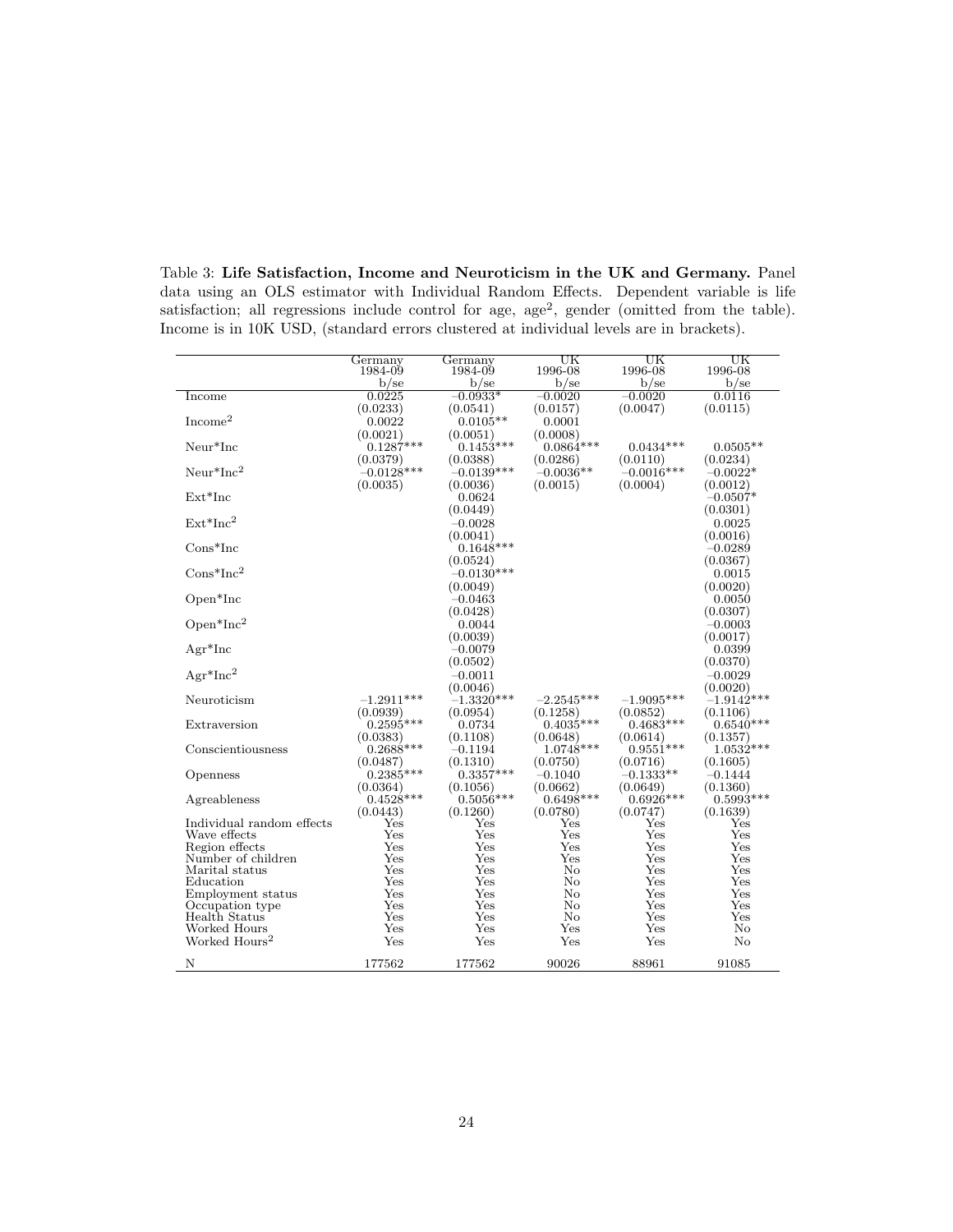Panel data using an OLS estimator with Individual Fixed Effects. Dependent variable is life satisfaction, all regressions include control for age,  $age^2$ , gender (omitted from the table). Income is in 10K USD, (standard errors clustered at individual levels are in brackets).

<span id="page-26-0"></span>Table 4: Life Satisfaction, Income and Personality Traits in the UK and Germany.

|                                      | Germany      | Germany     | UK           | UK                  |
|--------------------------------------|--------------|-------------|--------------|---------------------|
|                                      | 1984-09      | 1984-09     | 1996-08      | 1996-08             |
|                                      | $b$ /se      | $b$ /se     | $b$ /se      | $b$ /se             |
| Income                               | 0.0241       |             | 0.0045       |                     |
|                                      | (0.0288)     |             | (0.0057)     |                     |
| Income <sup>2</sup>                  | 0.0014       |             |              |                     |
|                                      | (0.0026)     |             |              |                     |
| Neur*Inc                             | $0.1156**$   | $0.0907**$  | $0.0404***$  | $0.0533**$          |
|                                      | (0.0467)     | (0.0387)    | (0.0130)     | (0.0266)            |
| $Neur*Inc2$                          | $-0.0121***$ | $-0.0086**$ | $-0.0022***$ | $-0.0026*$          |
|                                      | (0.0044)     | (0.0036)    | (0.0004)     | (0.0014)            |
| $Ext*Inc$                            |              | 0.0465      |              | $-0.0530$           |
|                                      |              | (0.0527)    |              | (0.0344)            |
| $Ext*Inc2$                           |              | 0.0011      |              | $0.0032*$           |
|                                      |              | (0.0049)    |              | (0.0018)            |
| $Cons*Inc$                           |              | $0.1389**$  |              | $-0.0227$           |
|                                      |              | (0.0601)    |              | (0.0437)            |
| $Cons*Inc^2$                         |              | $-0.0101*$  |              | 0.0014              |
|                                      |              | (0.0056)    |              | (0.0023)            |
| $Open*Inc$                           |              | $-0.0498$   |              | 0.0419              |
|                                      |              | (0.0516)    |              | (0.0346)            |
| $Open*Inc^2$                         |              | 0.0047      |              | $-0.0019$           |
|                                      |              | (0.0048)    |              |                     |
|                                      |              |             |              | (0.0018)            |
| $Agr^*Inc$                           |              | $-0.0695$   |              | 0.0470              |
|                                      |              | (0.0565)    |              | (0.0430)            |
| $Agr^*Inc^2$                         |              | 0.0029      |              | $-0.0032$           |
|                                      |              | (0.0052)    |              | (0.0022)            |
| Individual fixed effects             | Yes          | Yes<br>Yes  | Yes          | $_{\rm Yes}$<br>Yes |
| Wave effects                         | Yes<br>Yes   | Yes         | Yes<br>Yes   | Yes                 |
| Region effects<br>Number of children | Yes          | Yes         | Yes          | Yes                 |
| Marital status                       | Yes          | Yes         | No           | $\rm No$            |
| Education                            | Yes          | Yes         | No           | $\rm No$            |
| Employment status                    | $_{\rm Yes}$ | Yes         | No           | No                  |
| Occupation type                      | Yes          | Yes         | No           | No                  |
| Health Status                        | Yes          | Yes         | No           | No                  |
| Worked Hours                         | Yes          | Yes         | $_{\rm Yes}$ | $\rm No$            |
| Worked Hours <sup>2</sup>            | Yes          | Yes         | Yes          | No                  |
| r2                                   | 0.046        | 0.047       | 0.008        | 0.005               |
| N                                    | 180940       | 177562      | 91246        | 92174               |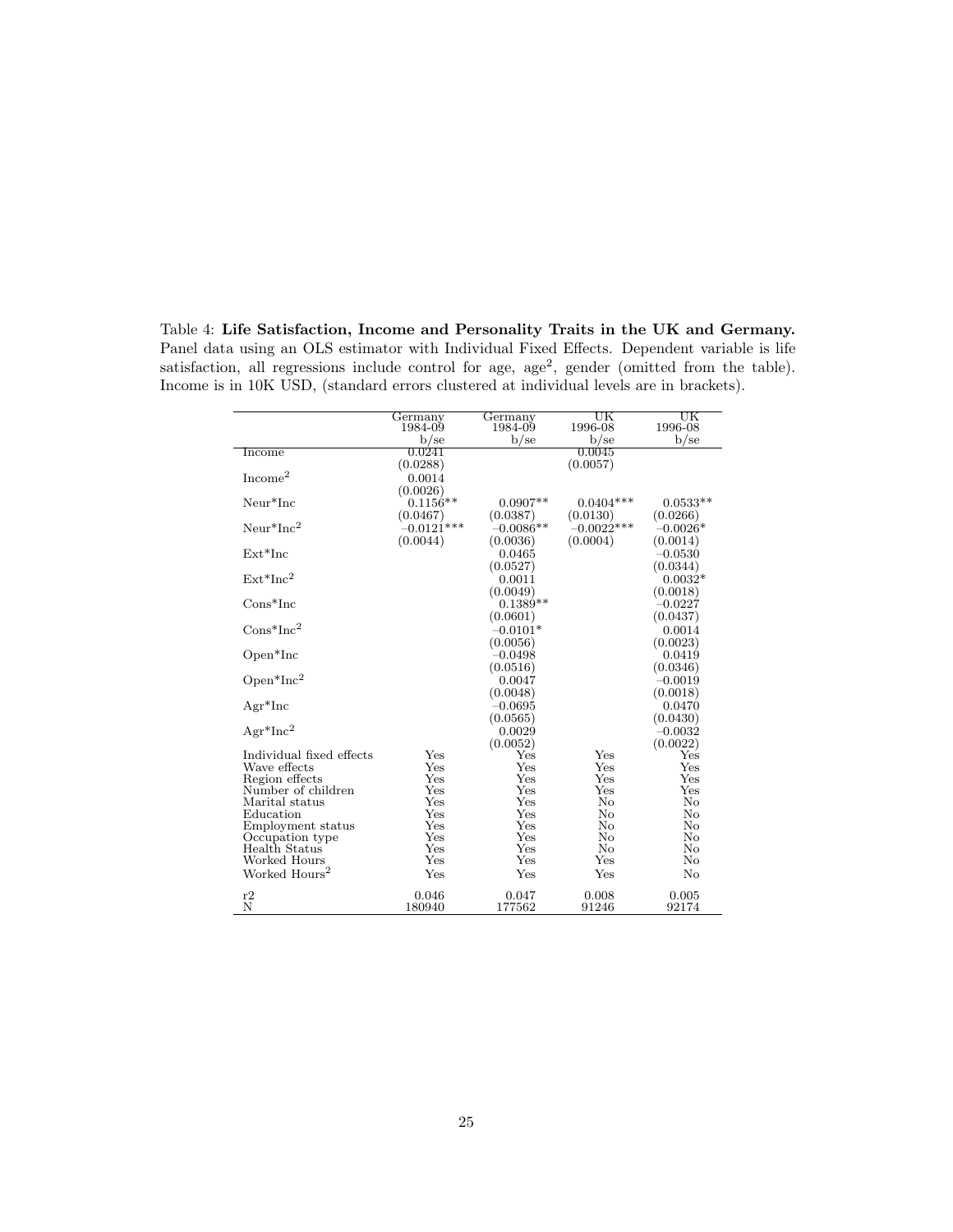|                           | Germany      | Germany      | UΚ           | UΚ           |
|---------------------------|--------------|--------------|--------------|--------------|
|                           | 1984-09      | 1984-09      | 1996-08      | 1996-08      |
|                           | $b$ /se      | $b$ /se      | $b$ /se      | $b$ /se      |
|                           |              |              |              |              |
| Income                    | $-0.1091$    | 0.0040       | 0.0356       | 0.0040       |
|                           | (0.0812)     | (0.0249)     | (0.0471)     | (0.0147)     |
| Income <sup>2</sup>       | 0.0120       |              | $-0.0023$    |              |
|                           | (0.0080)     |              | (0.0025)     |              |
| $Neur*Inc$                | $0.1585***$  | $0.1106**$   | $0.0986***$  | $0.1092***$  |
|                           | (0.0590)     | (0.0484)     | (0.0368)     | (0.0310)     |
| ${\rm Neur}^*{\rm Inc}^2$ | $-0.0172***$ | $-0.0122***$ | $-0.0034*$   | $-0.0042**$  |
|                           | (0.0057)     | (0.0045)     | (0.0020)     | (0.0016)     |
| $Ext*Inc$                 | 0.0585       | 0.0280       | $-0.0692$    | $-0.0576$    |
|                           | (0.0682)     | (0.0645)     | (0.0425)     | (0.0396)     |
| $Ext*Inc2$                | $-0.0015$    | 0.0018       | 0.0036       | 0.0029       |
|                           | (0.0065)     | (0.0061)     | (0.0023)     | (0.0021)     |
| $Cons*Inc$                | $0.1460*$    | 0.1023       | 0.0262       | 0.0310       |
|                           | (0.0825)     | (0.0779)     | (0.0473)     | (0.0445)     |
| $Cons*Inc^2$              | $-0.0101$    | $-0.0053$    | $-0.0008$    | $-0.0013$    |
|                           | (0.0078)     | (0.0073)     | (0.0026)     | (0.0024)     |
| $Open*Inc$                | $-0.0417$    | $-0.0608$    | $-0.0786^*$  | $-0.0655$    |
|                           | (0.0630)     | (0.0616)     | (0.0443)     | (0.0426)     |
| $Open*Inc^2$              | 0.0043       | 0.0064       | $0.0042*$    | 0.0033       |
|                           | (0.0060)     | (0.0059)     | (0.0024)     | (0.0023)     |
| $Agr^*Inc$                | 0.1040       | 0.0635       | 0.0708       | $0.0908*$    |
|                           | (0.0776)     | (0.0726)     | (0.0514)     | (0.0488)     |
| $Agr^*Inc^2$              | $-0.0069$    | $-0.0027$    | $-0.0037$    | $-0.0049*$   |
|                           | (0.0074)     | (0.0068)     | (0.0028)     | (0.0026)     |
| Neuroticism               | $-1.4261***$ | $-1.3345***$ | $-2.0728***$ | $-2.1038***$ |
|                           | (0.1373)     | (0.1213)     | (0.1526)     | (0.1373)     |
| Extraversion              | ${0.0971}$   | 0.1546       | $0.6588***$  | $0.6280***$  |
|                           | (0.1590)     | (0.1528)     | (0.1766)     | (0.1685)     |
| Conscientiousness         | 0.0983       | 0.1791       | $0.7604***$  | $0.7433***$  |
|                           | (0.1913)     | (0.1848)     | (0.1934)     | (0.1865)     |
| Openness                  | $0.3361**$   | $0.3718***$  | 0.1014       | 0.0914       |
|                           | (0.1463)     | (0.1443)     | (0.1832)     | (0.1793)     |
| Agreableness              | $_{0.2861}$  | $0.3640**$   | $0.5214**$   | $0.4408**$   |
|                           | (0.1824)     | (0.1749)     | (0.2145)     | (0.2080)     |
| Wave effects              | $_{\rm Yes}$ | $_{\rm Yes}$ | No           | $_{\rm Yes}$ |
| Region effects            | Yes          | Yes          | No           | Yes          |
| Number of children        | Yes          | $_{\rm Yes}$ | $_{\rm Yes}$ | $_{\rm Yes}$ |
| Marital status            | $_{\rm Yes}$ | $_{\rm Yes}$ | No           | No           |
| Education                 | Yes          | Yes          | Yes          | Yes          |
| Employment status         | Yes          | Yes          | Yes          | Yes          |
| Occupation type           | Yes          | Yes          | Yes          | Yes          |
| Health Status             | $_{\rm Yes}$ | $_{\rm Yes}$ | No           | No           |
| Worked Hours              | $_{\rm Yes}$ | $_{\rm Yes}$ | No           | No           |
| Worked Hours <sup>2</sup> | Yes          | Yes          | $\rm No$     | $\rm No$     |
| Ν                         | 177562       |              |              | 91092        |
|                           |              | 177562       | 91777        |              |

<span id="page-27-0"></span>Table 5: Life Satisfaction, Household Income and Traits, Ordered Probit. The dependent variable is individual life satisfaction (standard errors clustered at individual levels are in brackets).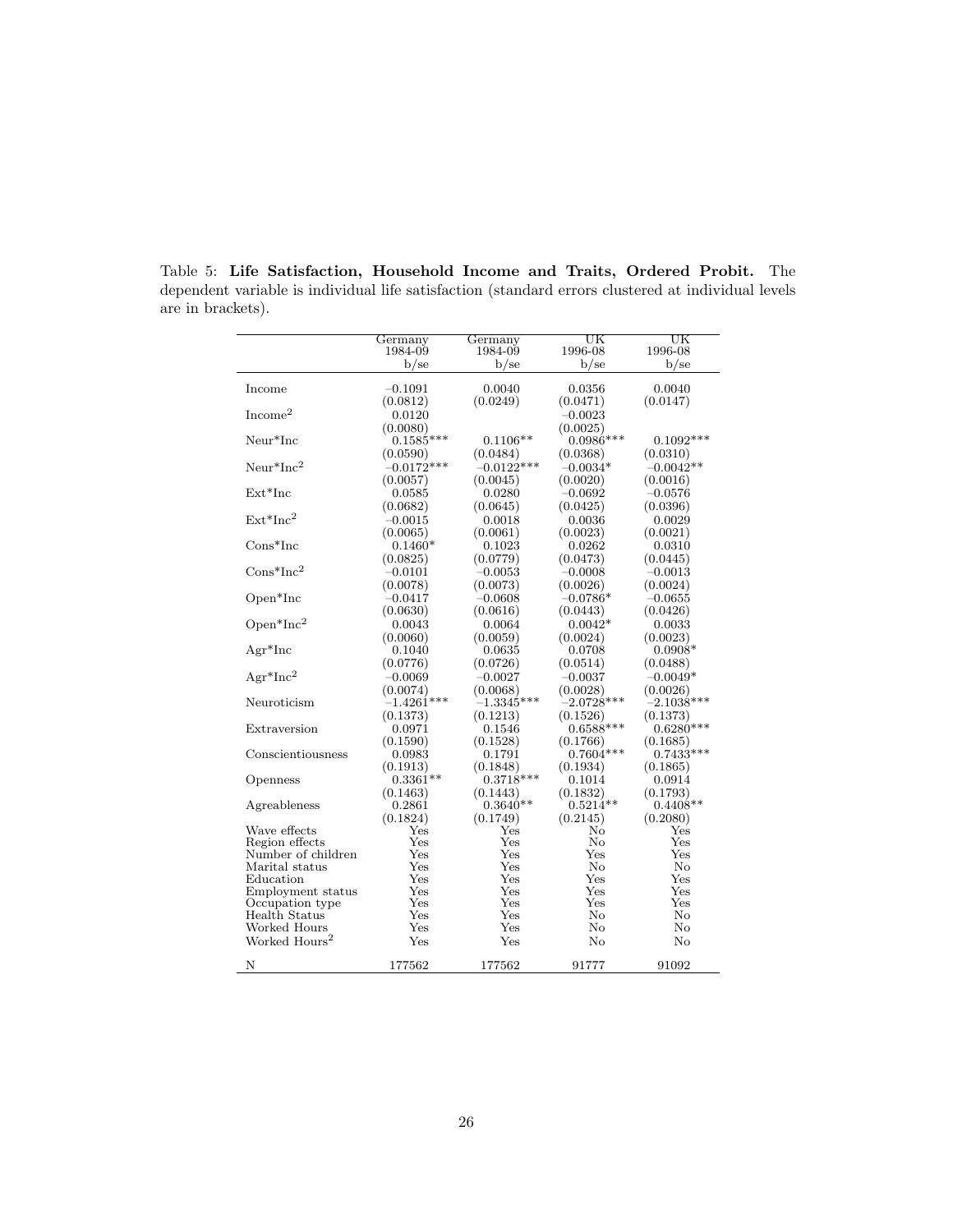<span id="page-28-0"></span>Table 6: Life Satisfaction, Income and Personality Traits in the UK and Germany with Gender differences. Panel data using an OLS estimator with Individual Random Effects. Dependent variable is life satisfaction; all regressions include control for age,  $age^2$ , gender (omitted from the table). Income is in 10K USD, (standard errors clustered at individual levels are in brackets).

|                                          | Germany      | UK           | UK           |
|------------------------------------------|--------------|--------------|--------------|
|                                          | 1984-09      | 1996-08      | 1996-08      |
|                                          | $b$ /se      | $b$ /se      | $b$ /se      |
| Income                                   | 0.0115       | $-0.0100$    | $-0.0035$    |
|                                          | (0.0260)     | (0.0162)     | (0.0049)     |
| Income <sup>2</sup>                      | 0.0035       | 0.0005       |              |
|                                          | (0.0023)     | (0.0008)     |              |
| Neur*Inc                                 | $0.1397***$  | $0.0874***$  | $0.0362***$  |
|                                          | (0.0416)     | (0.0286)     | (0.0125)     |
| $Neur*Inc2$                              | $-0.0139***$ | $-0.0036**$  | $-0.0011**$  |
|                                          | (0.0038)     | (0.0015)     | (0.0005)     |
| Male*Neur*Inc                            | $0.0531***$  | $0.0341**$   | $0.0272*$    |
|                                          | (0.0192)     | (0.0163)     | (0.0153)     |
| $\text{Male*} \text{Neur*} \text{Inc}^2$ | $-0.0043**$  | $-0.0016*$   | $-0.0012$    |
|                                          | (0.0018)     | (0.0009)     | (0.0008)     |
| Neuroticism                              | $-1.3586***$ | $-2.2462***$ | $-1.8628***$ |
|                                          | (0.1070)     | (0.1329)     | (0.0972)     |
| Male*Neuroticism                         | $-0.2462***$ | $-0.1601$    | $-0.1690$    |
|                                          | (0.0847)     | (0.1309)     | (0.1246)     |
| Extraversion                             | $0.2784***$  | $0.4041***$  | $0.4688***$  |
|                                          | (0.0421)     | (0.0648)     | (0.0614)     |
| Conscientiousness                        | $0.3818***$  | 1.0746***    | $0.9537***$  |
|                                          | (0.0538)     | (0.0750)     | (0.0716)     |
| Openness                                 | $0.2576***$  | $-0.1031$    | $-0.1328**$  |
|                                          | (0.0400)     | (0.0662)     | (0.0649)     |
| Agreableness                             | $0.4703***$  | $0.6486***$  | $0.6904***$  |
|                                          | (0.0488)     | (0.0780)     | (0.0747)     |
| Individual random effects                | Yes          | Yes          | Yes          |
| Wave effects                             | Yes          | Yes          | Yes          |
| Region effects                           | $_{\rm Yes}$ | Yes          | Yes          |
| Number of children                       | Yes          | Yes          | Yes          |
| Marital status                           | Yes          | No<br>No     | Yes<br>Yes   |
| Education                                | Yes<br>Yes   | No           | $_{\rm Yes}$ |
| Employment status<br>Occupation type     | $_{\rm Yes}$ | No           | Yes          |
| Health Status                            | $_{\rm Yes}$ | No           | Yes          |
| Worked Hours                             | $_{\rm Yes}$ | Yes          | Yes          |
| Worked Hours <sup>2</sup>                | Yes          | Yes          | Yes          |
|                                          |              |              |              |
| N                                        | 177562       | 90026        | 88961        |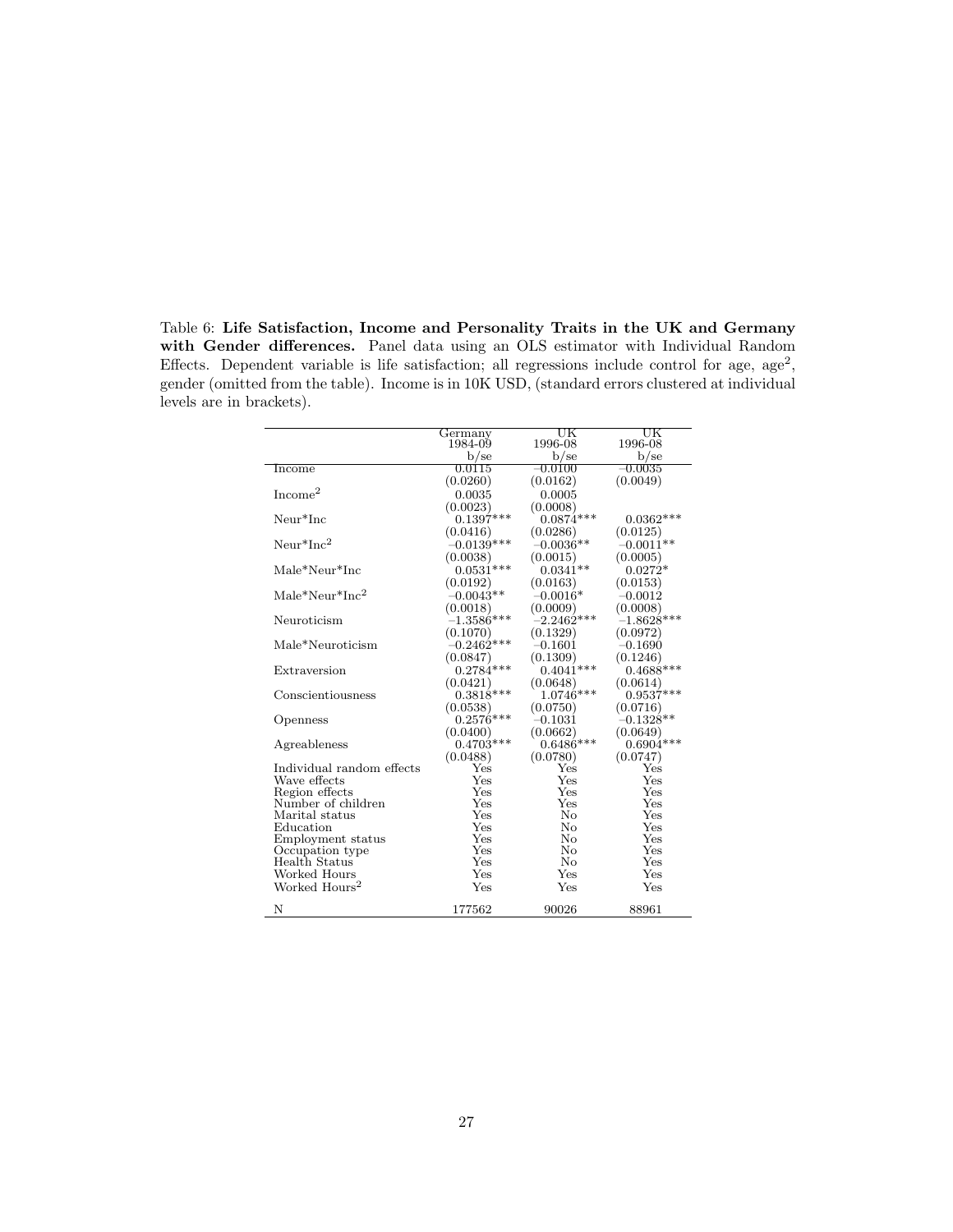|                                    | Germany       | UK            |
|------------------------------------|---------------|---------------|
|                                    | $(1)$ 1984-09 | $(2)$ 1984-09 |
|                                    | $_{\rm b/se}$ | $b$ /se       |
| lfsato                             |               |               |
| Income                             | $-0.059$      | $-0.030$      |
|                                    | (0.072)       | (0.021)       |
| Income <sup>2</sup>                | 0.005         | 0.001         |
|                                    | (0.006)       | (0.001)       |
| $Neur \times Income$               | $0.584***$    | $0.328***$    |
|                                    | (0.119)       | (0.036)       |
| Neur. $\times$ Income <sup>2</sup> | $-0.037***$   | $-0.014***$   |
|                                    | (0.010)       | (0.002)       |
| Neuroticism                        | $-3.874***$   | $-3.364***$   |
|                                    | (0.274)       | (0.118)       |
| Extraversion                       | $0.549***$    | $0.565***$    |
|                                    | (0.032)       | (0.029)       |
| Age                                | $-0.070***$   | $-0.063***$   |
|                                    | (0.002)       | (0.002)       |
| Age <sup>2</sup>                   | $0.001***$    | $0.001***$    |
|                                    | (0.000)       | (0.000)       |
| Male                               | $-0.194***$   | $-0.184***$   |
|                                    | (0.009)       | (0.008)       |
| nhinc                              |               |               |
| Agreeableness                      | 0.062         | $-0.188***$   |
|                                    | (0.044)       | (0.051)       |
| Conscientiousness                  | $0.762***$    | $0.393***$    |
|                                    | (0.043)       | (0.050)       |
| Openness                           | $\,0.052\,$   | $0.217***$    |
|                                    | (0.038)       | (0.044)       |
| Extraversion                       | $0.413***$    | $0.348***$    |
|                                    | (0.036)       | (0.042)       |
| Neuroticism                        | $-0.808***$   | $-0.409***$   |
|                                    | (0.041)       | (0.048)       |
| Age                                | $-0.004***$   | $-0.005***$   |
|                                    | (0.000)       | (0.000)       |
| Male                               | $0.193***$    | $0.118***$    |
|                                    | (0.011)       | (0.013)       |
| Income at $t-1$                    | $0.542***$    | $0.723***$    |
|                                    | (0.002)       | (0.002)       |
| Education                          | $0.101***$    | $0.106***$    |
|                                    | (0.002)       | (0.002)       |
|                                    |               |               |
| N                                  | 74050         | 83689         |

<span id="page-29-0"></span>Table 7: Life Satisfaction, Household Income and Personality Traits in a structural model using the entire panel of Germany and UK data. Dependent variable is life satisfaction, income is in 10K USD, traits are normalized between 0 and 1. Estimates of the structural model using a 3SLS estimator with pooled data (standard errors in brackets).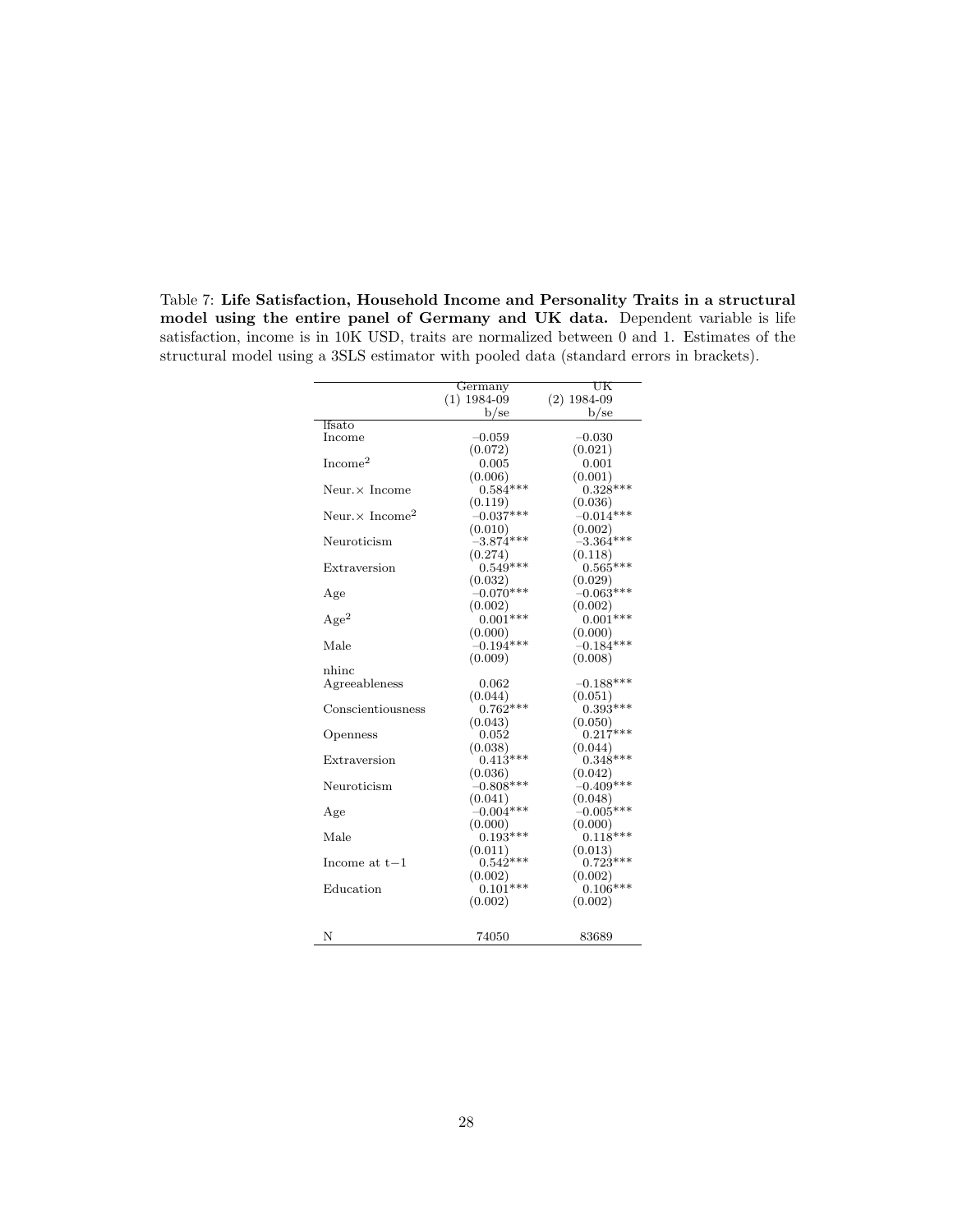<span id="page-30-0"></span>Figure 1: Life Satisfaction, Income and Personality Traits in the UK and Germany. Quadratic Interpolations. Bold line = Individuals in the top 5 percentiles in neuroticism score. Dashed line = Individuals in the bottom 5 percentiles in neuroticism score.

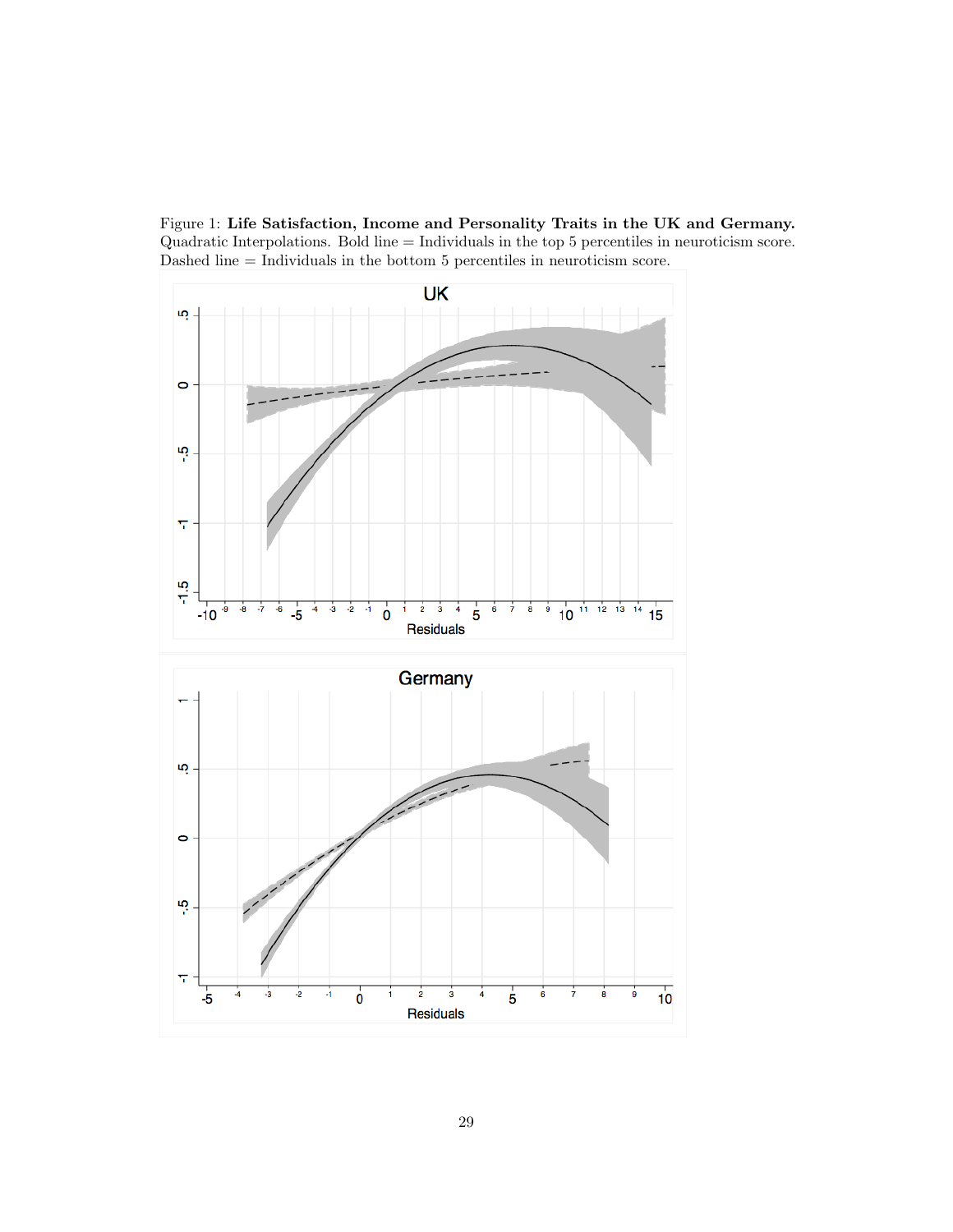<span id="page-31-0"></span>Figure 2: Life Satisfaction, Income and Personality Traits in the UK and Germany. Quadratic Interpolations. Bold line = Individuals in the top 5 percentiles in neuroticism score. Dashed line = Individuals in the bottom 5 percentiles in neuroticism score.

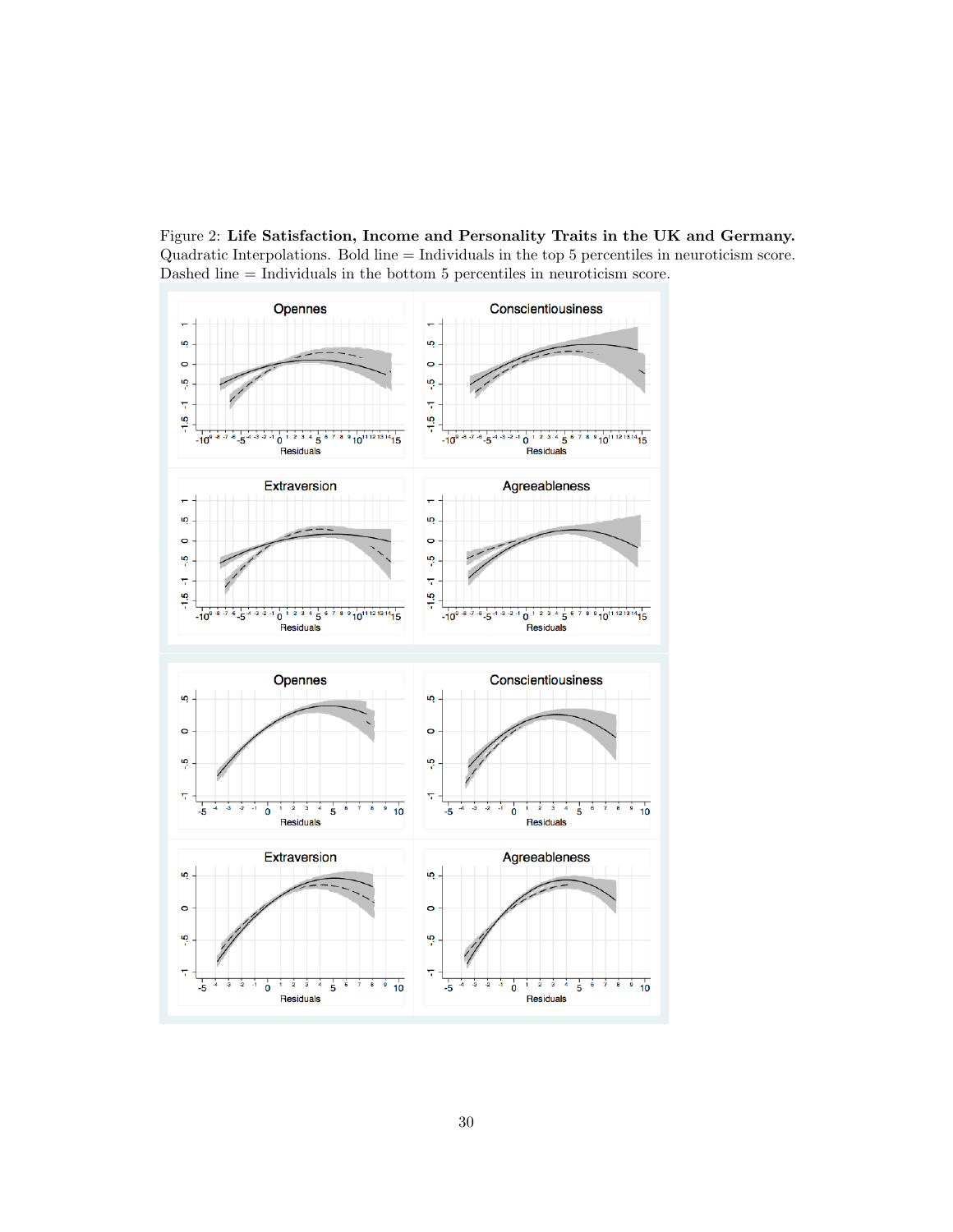#### APPENDIX

## <span id="page-32-0"></span>A The "Big Five" in the SOEP and BHPS datasets

I see myself as someone who:

- 1. (A) Is sometimes rude to others (reverse-scored).
- 2. (C) Does a thorough job.
- 3. (E) Is talkative.
- 4. (N) Worries a lot.
- 5. (O) Is original, comes up with new ideas.
- 6. (A) Has a forgiving nature.
- 7. (C) Tends to be lazy (reverse-scored).
- 8. (E) Is outgoing, sociable.
- 9. (N) Gets nervous easily.
- 10. (O) Values artistic, aesthetic experiences.

## <span id="page-32-1"></span>B Estimating the Structural Model

We now determine the correct estimator for the model represented by equations [9](#page-13-1) and [10.](#page-14-1) The error term of the latter,  $\epsilon_{it}^y = \beta_2 v_{it} + u_{it}$ , poses no problem, given that both 2SLS and 3SLS are non-biased estimators when standard errors are cross-correlated between equations.

Considering equation [9,](#page-13-1) this can be rewritten as:

<span id="page-32-3"></span>
$$
h_{it} = \alpha_1 + \beta_1 y_{it} + \delta y_{it}^2 - \gamma \left(\frac{1 - \beta_2}{\beta_2}\right)^2 N_i y_{it}^2 - (C u_{it} + B) N_i y_{it} +
$$
  
-  $N_i \left( FE(u^2) + Gu_{it} + D \right) + FN_i \left(u_{it}^2 - E(u^2) \right) + \Gamma_1 z_{hit} + \lambda_E E_i + e_{it}.$  (A-1)

Its error term can be written as:

<span id="page-32-2"></span>
$$
\underline{\epsilon}_{it}^{h} = -GN_i u_{it} - CN_i y_{it} u_{it} + e_{it}.
$$
\n(A-2)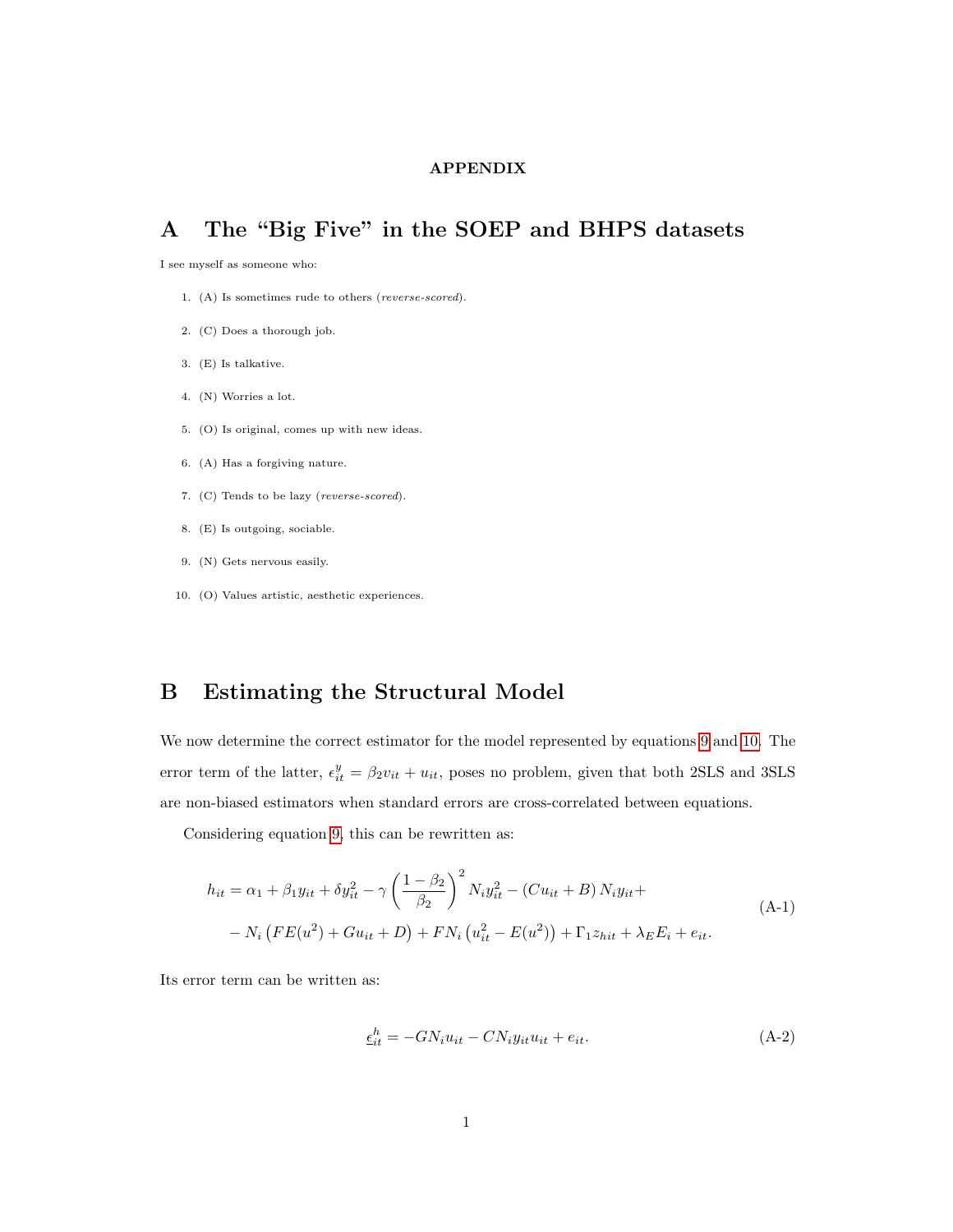Given equation [3,](#page-10-1)  $y_{it}$  and  $u_{it}$  are correlated by construction. Substituting [10](#page-14-1) in [A-2,](#page-32-2) we obtain:

$$
\epsilon_{it}^{h} = -GN_{i}u_{it} - CN_{i}(A_{2} + B_{2}y_{it-1} + C_{2}z_{ait} + D_{2}\theta_{ai} + \beta_{2}v_{it} + u_{it})u_{it} + FN_{i}(u_{it}^{2} - E(u^{2})) + e_{it}.
$$
\n(A-3)

from which we note that

$$
E(\underline{\epsilon}_{it}^h) - CN_i E(u^2) = 0.
$$
\n(A-4)

Therefore, we define  $\epsilon_{it}^h = \underline{\epsilon}_{it}^h + CN_iE(u^2)$  and we rewrite equation [A-1,](#page-32-3) as:

$$
h_{it} = \alpha_1 + \beta_1 y_{it} + \delta y_{it}^2 - \gamma \left(\frac{1 - \beta_2}{\beta_2}\right)^2 N_i y_{it}^2 - B N_i y_{it} +
$$
  
-  $N_i \left((F + C)E(u^2) + D\right) + \Gamma_1 z_{hit} + \lambda_E E_i + \epsilon_{it}^h,$  (A-5)

whose errors satisfy the conditional mean condition:  $E(\epsilon_{it}^h|N_i, E_i, y_{it}, z_{it}) = 0$ .

More precisely:

$$
B = \frac{(1 - \beta_2)(\beta_2\gamma_1 - 2\alpha_2\gamma_2)}{\beta_2^2}
$$
  
\n
$$
C = -\frac{2(1 - \beta_2)\gamma_2}{\beta_2^2}
$$
  
\n
$$
D = \lambda_N - \frac{\alpha_2^2\gamma_2}{\beta_2^2} - \frac{\alpha_2\gamma_1}{\beta_2}
$$
  
\n
$$
F = -\frac{\gamma_2}{\beta_2^2}
$$
  
\n
$$
G = \frac{\beta_2\gamma_1 - 2\alpha_2\gamma_2}{\beta_2^2}.
$$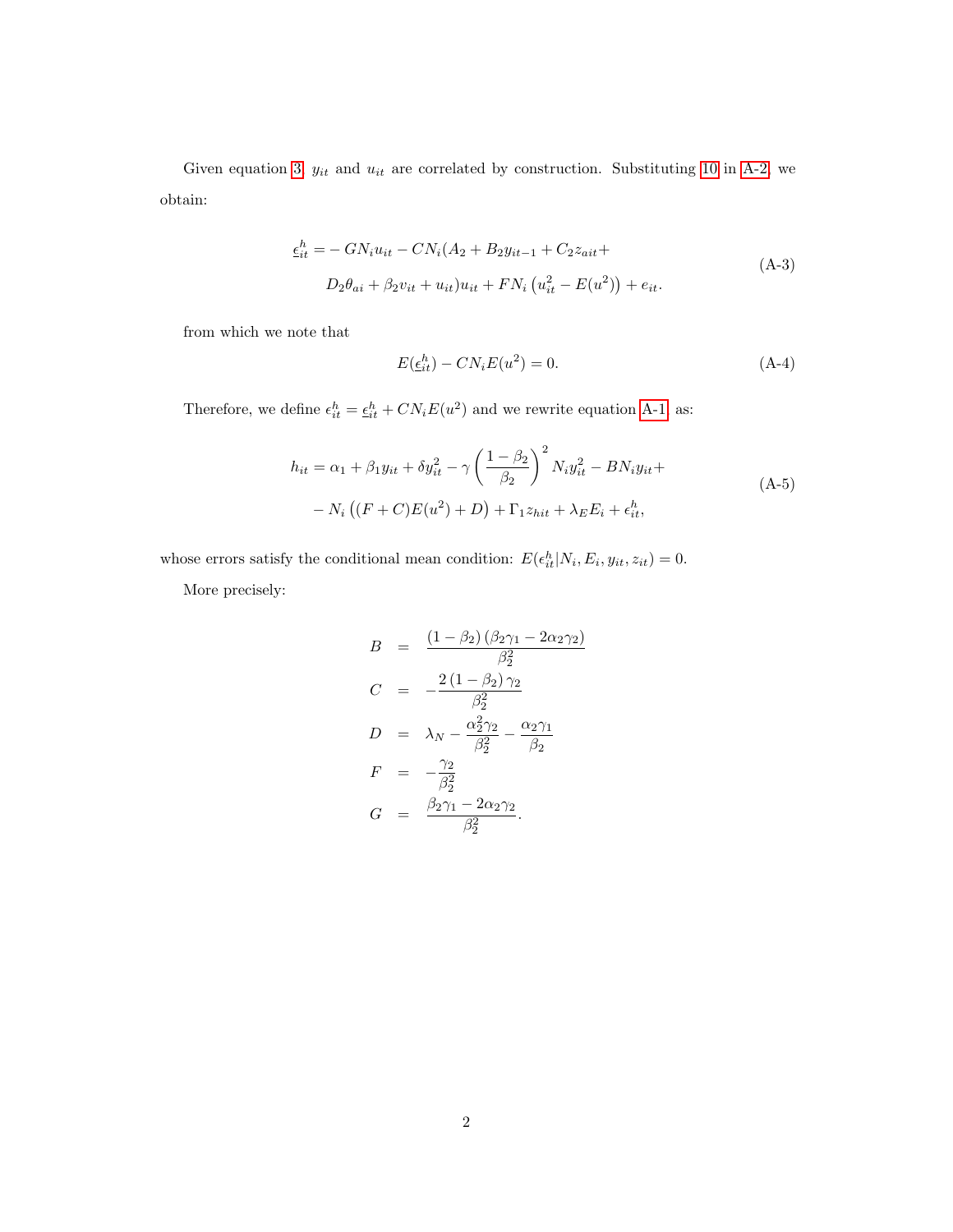Moreover, substituting equation [3](#page-10-1) in equation [5](#page-12-0) we have:

$$
A_2 = \alpha_2 + \alpha_0 \beta_2
$$
  
\n
$$
B_2 = \beta_2 \eta_0
$$
  
\n
$$
C_2 = \beta_2 \Gamma_0
$$
  
\n
$$
D_2 = \beta_2 \Lambda_0.
$$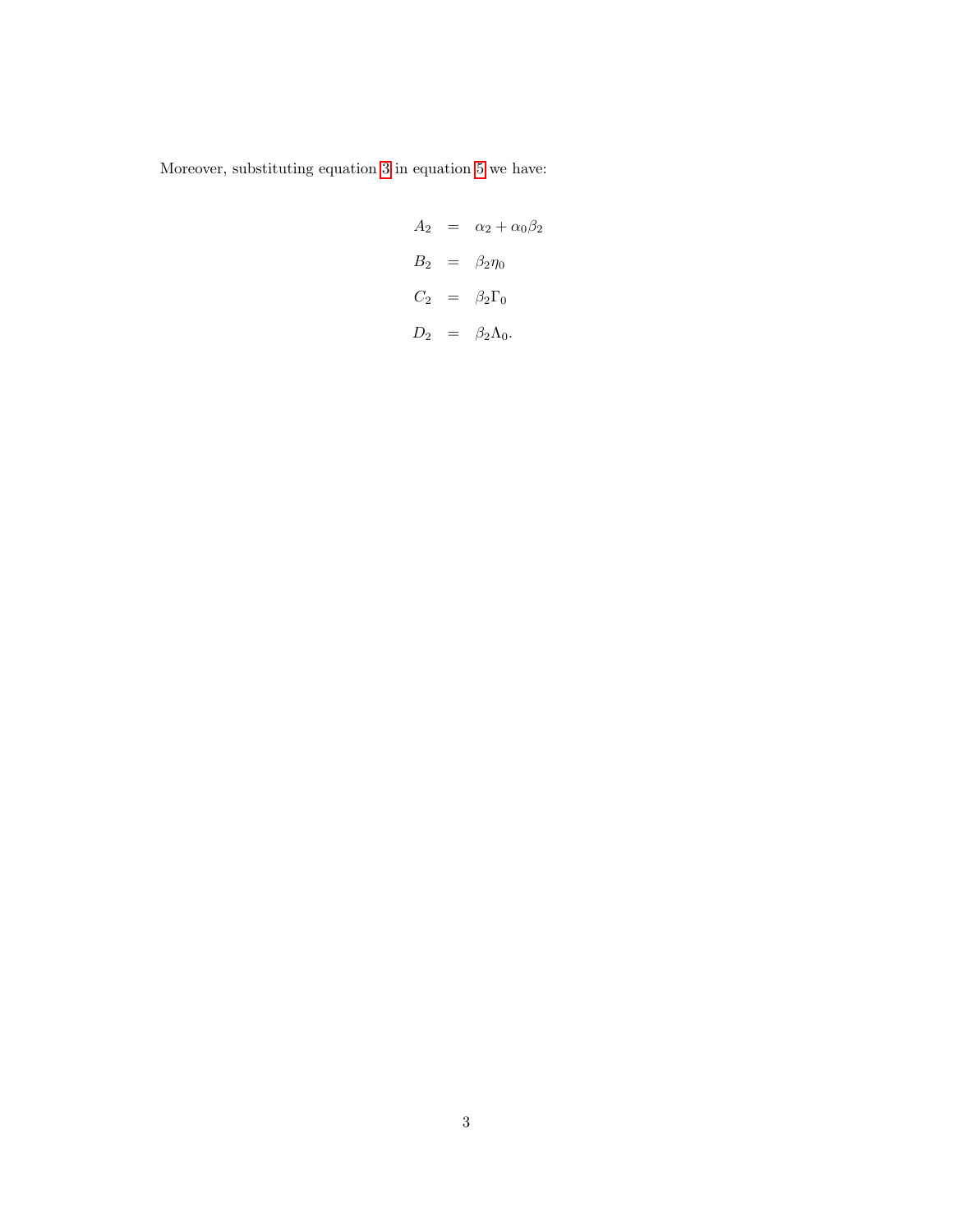|                   | Germany     | Germany     | Germany     | Germany     |
|-------------------|-------------|-------------|-------------|-------------|
|                   | 2004        | 2004        | 2004        | 2004        |
|                   | b/se        | $b$ /se     | $b$ /se     | $b$ /se     |
| Income            |             |             |             |             |
| Success Important | $1.453***$  | $0.190*$    | $2.616***$  | $0.193***$  |
|                   | (0.114)     | (0.110)     | (0.144)     | (0.064)     |
| Education         |             | $0.162***$  | $0.115***$  |             |
|                   |             | (0.006)     | (0.008)     |             |
| Age               | $0.113***$  | $0.058***$  | $0.056***$  | $0.029***$  |
|                   | (0.010)     | (0.009)     | (0.013)     | (0.006)     |
| Age <sup>2</sup>  | $-0.001***$ | $-0.001***$ | $-0.000$    | $-0.000***$ |
|                   | (0.000)     | (0.000)     | (0.000)     | (0.000)     |
| Male              | $-0.121**$  | $0.146***$  | $-0.429***$ | 0.010       |
|                   | (0.047)     | (0.043)     | (0.058)     | (0.026)     |
| Income at $t-1$   |             |             |             | $0.810***$  |
|                   |             |             |             | (0.005)     |
| Success important |             |             |             |             |
| Education         | $0.034***$  | $0.017***$  | $-0.008***$ | $0.019***$  |
|                   | (0.002)     | (0.002)     | (0.002)     | (0.002)     |
| Age               | $-0.007**$  | $-0.000$    | $-0.007**$  | $-0.000$    |
|                   | (0.003)     | (0.003)     | (0.003)     | (0.003)     |
| Age <sup>2</sup>  | $-0.000***$ | $-0.000***$ | $-0.000***$ | $-0.000***$ |
|                   | (0.000)     | (0.000)     | (0.000)     | (0.000)     |
| Male              | $0.246***$  | $0.268***$  | $0.224***$  | $0.268***$  |
|                   | (0.012)     | (0.013)     | (0.013)     | (0.013)     |
| Neuroticism       | $-0.114***$ | 0.049       | $-0.001$    | 0.041       |
|                   | (0.040)     | (0.044)     | (0.033)     | (0.044)     |
| Extraversion      | $0.270***$  | $0.285***$  | $0.163***$  | $0.286***$  |
|                   | (0.045)     | (0.049)     | (0.037)     | (0.050)     |
| Conscientiousness | $0.773***$  | $1.016***$  | $0.542***$  | $1.028***$  |
|                   | (0.058)     | (0.061)     | (0.053)     | (0.063)     |
| Agreeableness     | $-0.240***$ | $-0.124**$  | $-0.108***$ | $-0.136**$  |
|                   | (0.051)     | (0.056)     | (0.042)     | (0.057)     |
| Openness          | $0.499***$  | $0.526***$  | $0.265***$  | $0.510***$  |
|                   | (0.043)     | (0.047)     | (0.037)     | (0.048)     |
| Income at $t-1$   |             |             | $0.155***$  |             |
|                   |             |             | (0.002)     |             |
|                   |             |             |             |             |
|                   |             |             |             |             |
| N                 | 13615       | 13615       | 12996       | 12996       |

Table A.1: Income, Job Motivation and Personality Traits in Germany. 3SLS estimation; dependent variable is household income (standard errors in brackets).